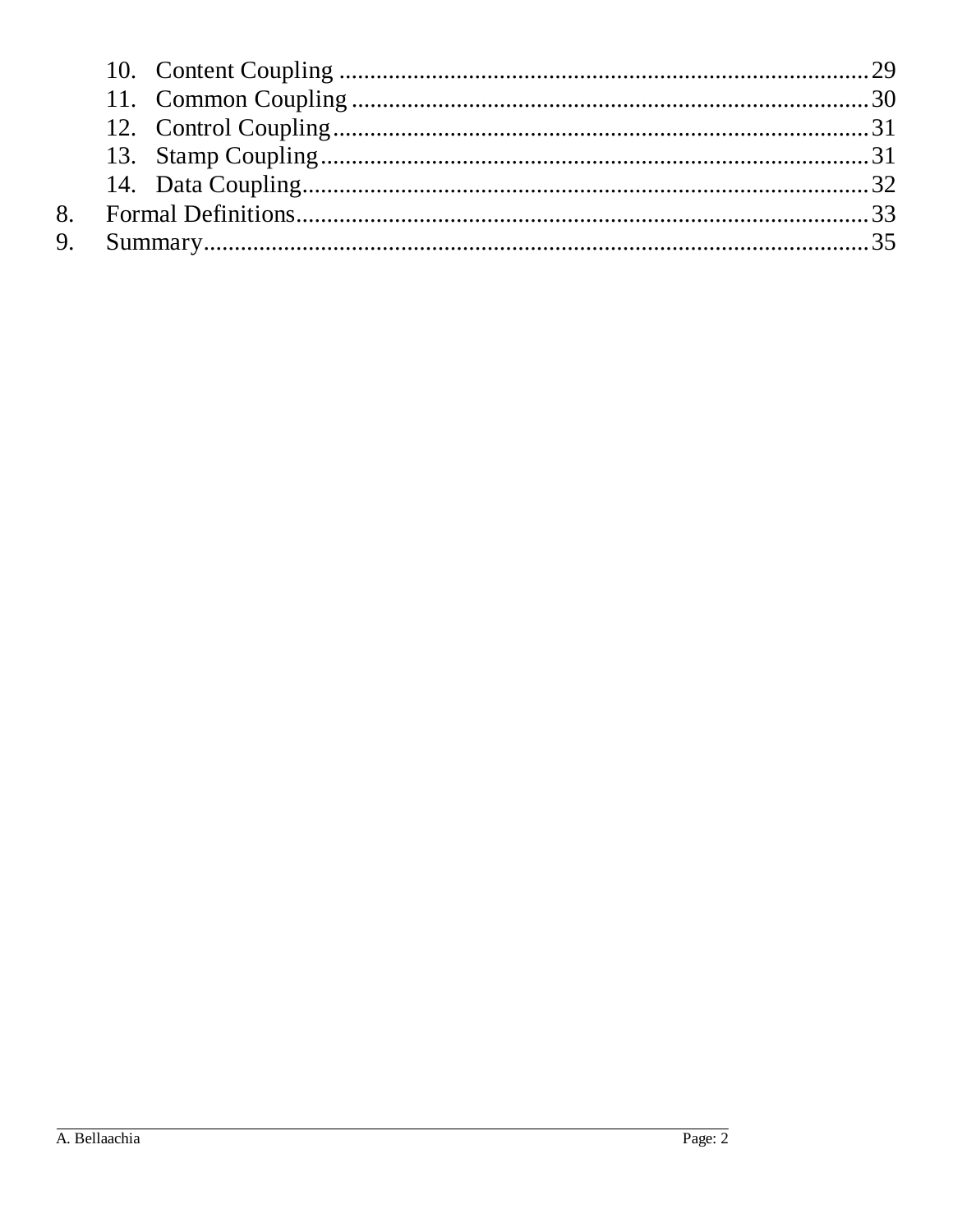# <span id="page-2-0"></span>**Objectives**

- An architecture design document is the key technical document used to determine whether the critical system requirements are met.
- Software design determines how requirements are realized as software structures.
- This is the immediate step after the requirements engineering phase in the software life-cycle.
- In software development, it is useful to organize architectures into families and associate families with typical applications: This will help reduce the overall development time
- Where are we in the software life cycle?

| <b>Requirements</b>                             | <b>Design</b>                           | Implementation                    |  |
|-------------------------------------------------|-----------------------------------------|-----------------------------------|--|
|                                                 |                                         |                                   |  |
|                                                 | <b>Software</b><br><b>Architectures</b> |                                   |  |
|                                                 |                                         | Components                        |  |
|                                                 | <b>Software Component Architecture</b>  |                                   |  |
| DSSA: Domain-Specific Software<br>Architectures |                                         |                                   |  |
|                                                 | Frameworks                              |                                   |  |
|                                                 | <b>Design Patterns</b>                  |                                   |  |
|                                                 |                                         | Which<br>Programming<br>language? |  |
|                                                 |                                         |                                   |  |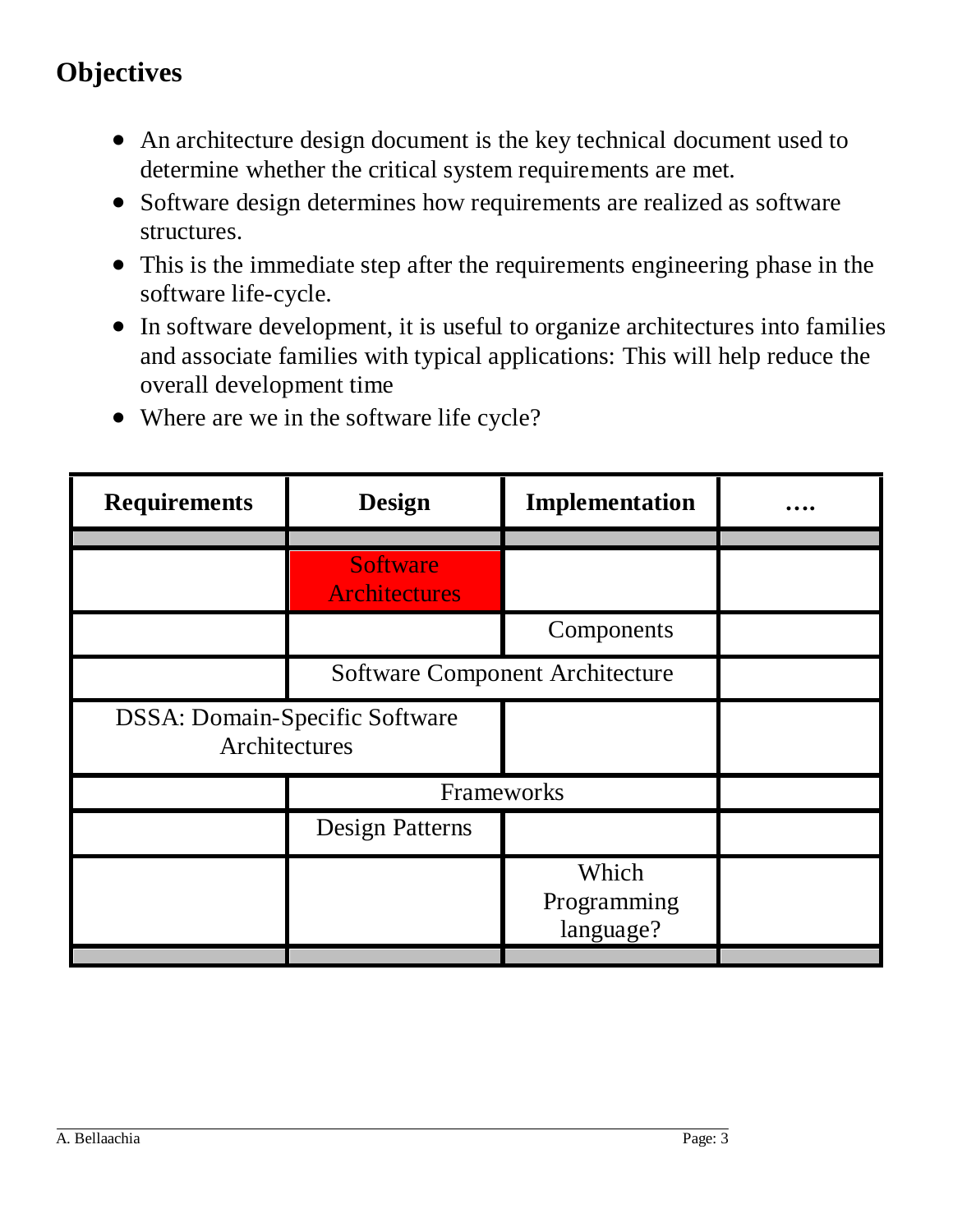# <span id="page-3-0"></span>**1. Definitions**

- A model for describing software architectures was introduced by Perry and Wolf in 1992. A description of a software architecture consists of three basic elements:
	- A processing element or component is a software structure that transforms its inputs into required outputs.
	- A data element consists of information needed for processing or information to be processed by a processing element.
	- Connecting elements are the "glue" that holds different pieces of an architecture together.



### <span id="page-3-1"></span>**2. Architecture Style [J. Peters and W. Pedrycz 2000]:**

- An **architecture style** is a pattern of structural organization in an architecture. It appears as a toolbox containing tools (architecture) useful in constructing different kinds of software modules.
- Characteristics:
	- **Types of components**: Processing elements used to transform data (i.e., formatting routines in text formatting package).
	- **Types of connectors**: Control and data paths between components.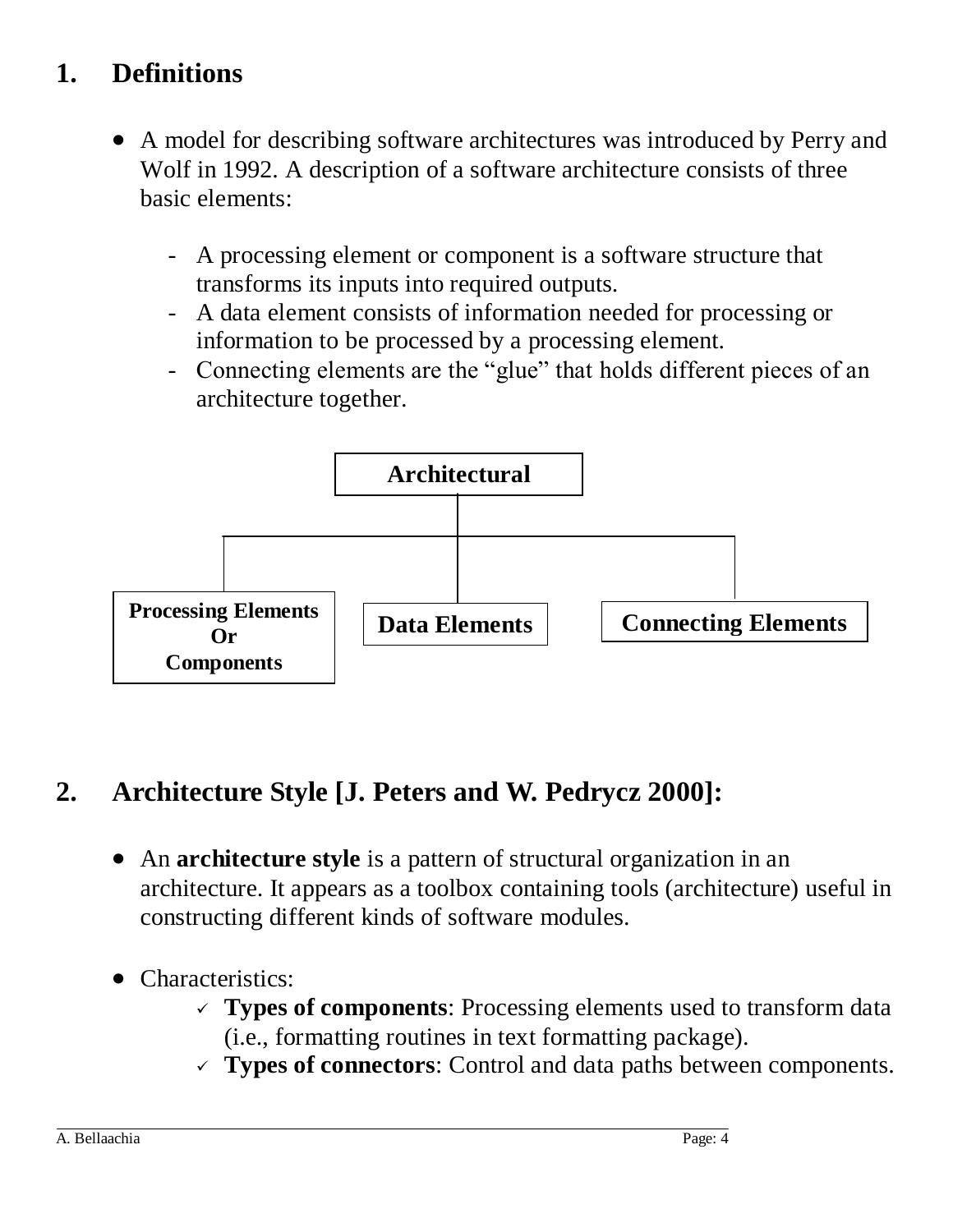- **Constraints**: Restrictions on processing, data, and allowable ways to "wire" components together.
- Architectural styles provide four things:
	- $\checkmark$  Vocabulary: A set of design elements such as pipes, filters, client, severs, parsers, databases, etc.
	- **Design rules**: These are the set of constraints that dictates how the processing elements should be connected.
	- **Semantic interpretation:** An architectural style provides a welldefined meaning of the connected design elements.
	- **Analyses:** Many styles provide analyses that can be performed on systems build in that style, i.e., deadlock detection, scheduling, etc.
- Detailed Description:



- o **Components** communicate through one or more ports or interfaces.
- o **Connectors**: can be implemented using shared variables, remote procedure call, and message passing.
- o **An interface**: user interface, variables, a method that can be called by another component, events, etc.
- o **Attributes** define the behavior of the element:
	- **Components**: run-time constraints, protocols, etc.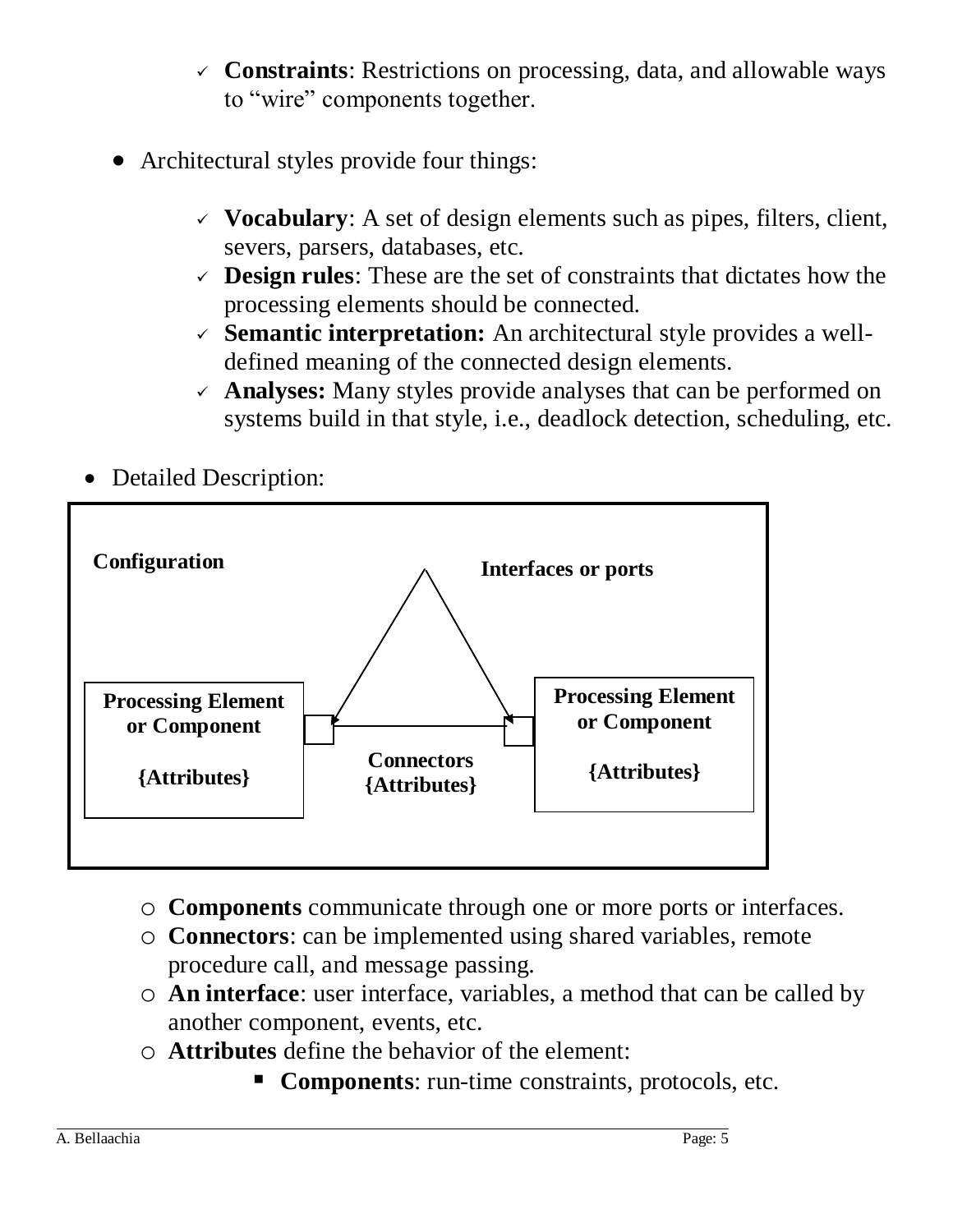- **Connectors:** rate, capacity, latency, asynchronous vs. asynchronous, etc.
- **Interfaces:** direction of communication, buffering capacity, etc.

### o **Configuration**:

- o Also called topology
- o Can be modeled as a graph where nodes are the components of the architecture and links are different connectors between components.
- o Help analyze performance of the architecture style:
	- Bottleneck
	- Longest path (System response)
	- $\blacksquare$  Etc.
- Example of software architecture:
	- **Architecture element**: Internet Uniform Resource Locator (URL):
		- **Processing elements**: Access method: ftp, http, telnet
		- **Data**: Machine name, Directory name, File name.
		- **Connectors**: // precedes machine name and / precedes directory name or file name.
	- **Architecture element**: Application package: MS Word
		- **Processing elements or components**: Spelling, grammar, Thesaurus, Word count, etc.
		- **Data element**: File name
		- **Connectors**: Pull-down menu and item buttons
- **Categories:** 
	- **Dataflow Systems**:

Pipelines (pipes & filters)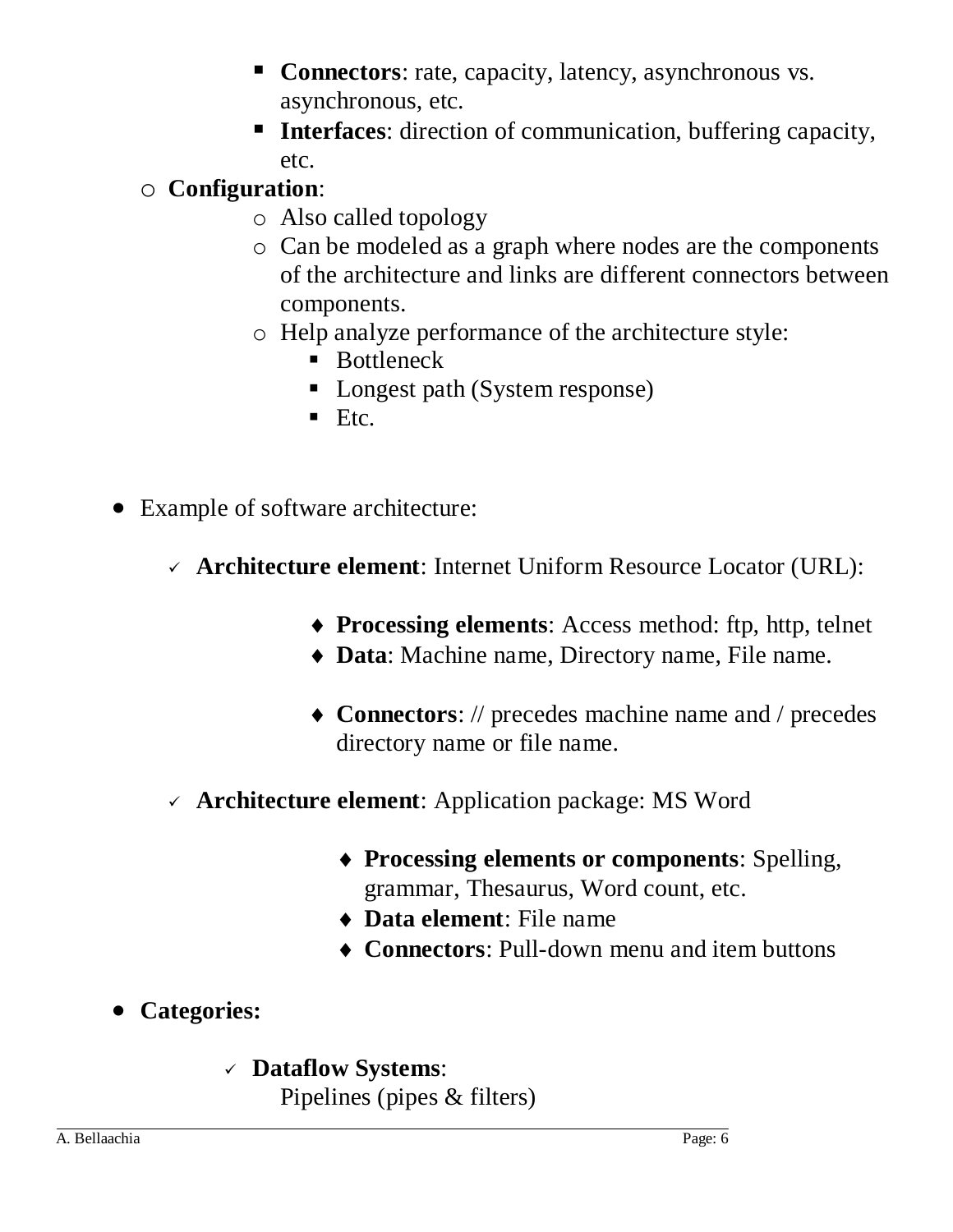Batch processing, Process control

#### **Call-&Return**:

Object-oriented (OO) Layered Procedure oriented

#### **Independent-Process**:

Event-action system

Distributed system

Communicating processes

Parallel processes

Agent

#### **Repository**:

Database

Hypertext

- Archival
- Blackboard

#### **Virtual Machine**:

Intelligent system Rule-based system Interpreters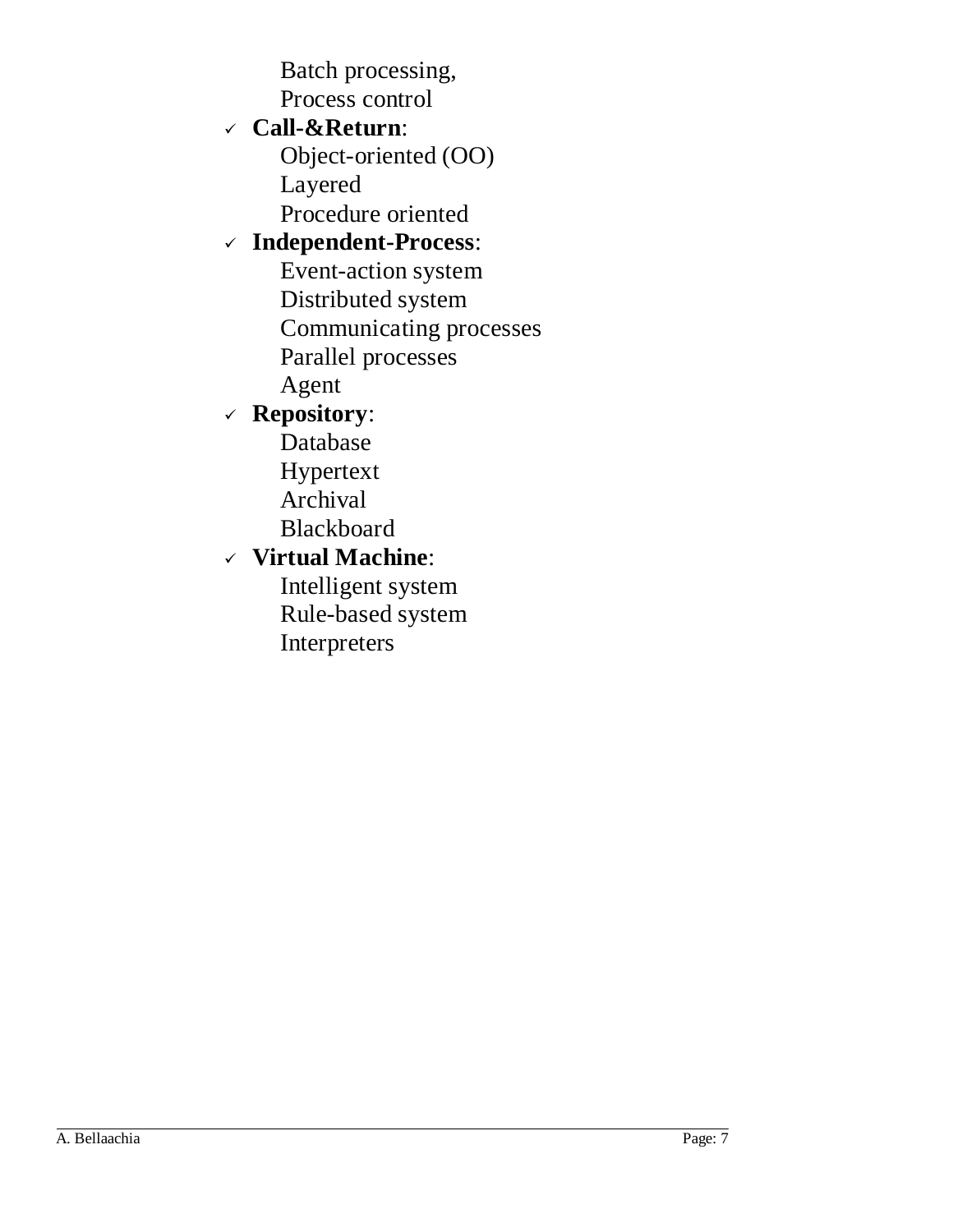# <span id="page-7-0"></span>**3. Data Flow Systems**

# <span id="page-7-1"></span>**3.1 Pipelines**

- This architecture style is modeled after assembly lines in manufacturing plants.
- The pipe consists of stages. When one stage completes its processing its outputs become the inputs of the following stage.
- In software engineering, pipeline architecture consists of a set of connected processing elements called **filters**.
- A **filter** transforms its inputs and its results become inputs to the pipe connected to the next filter.
- The **data element** in a pipe is usually called a **stream**.
- The **connecting elements** between filters are called pipes



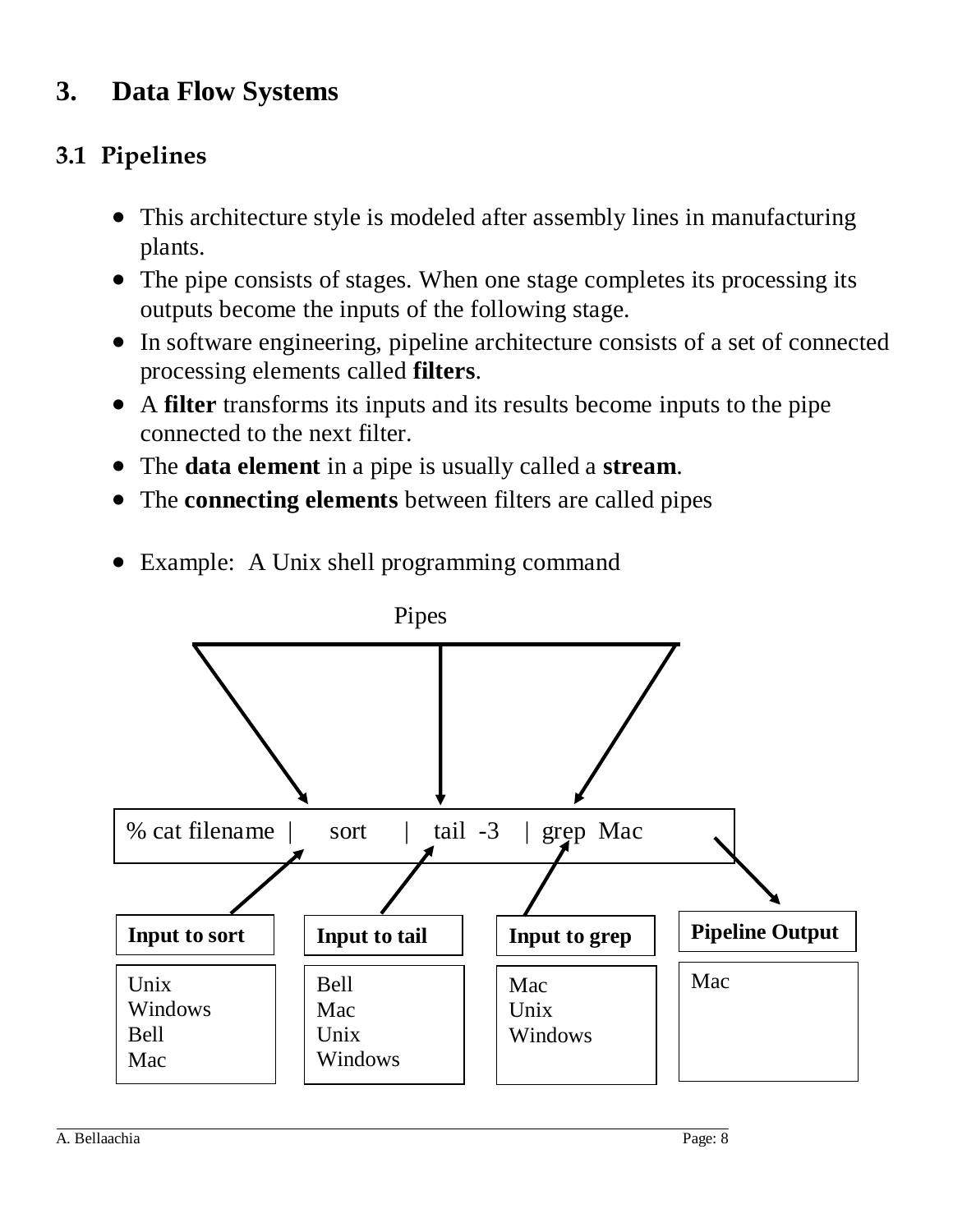# <span id="page-8-0"></span>**4. Call & return Systems**

#### <span id="page-8-1"></span>**4.1 Layered Architecture:**

- Layered architecture style works well whenever system requirements call independent tasks organized hierarchically.
- Architecture layers have been used in database, operating, computer-tocomputer communications, etc.
- Definitions:
	- $\angle$  A layered architecture is designed as a hierarchy of clientserver processes that minimizes interaction between layers.
	- $\checkmark$  Each layer acts as a client for the module above it and acts as a server for the module below it in an architecture layer.

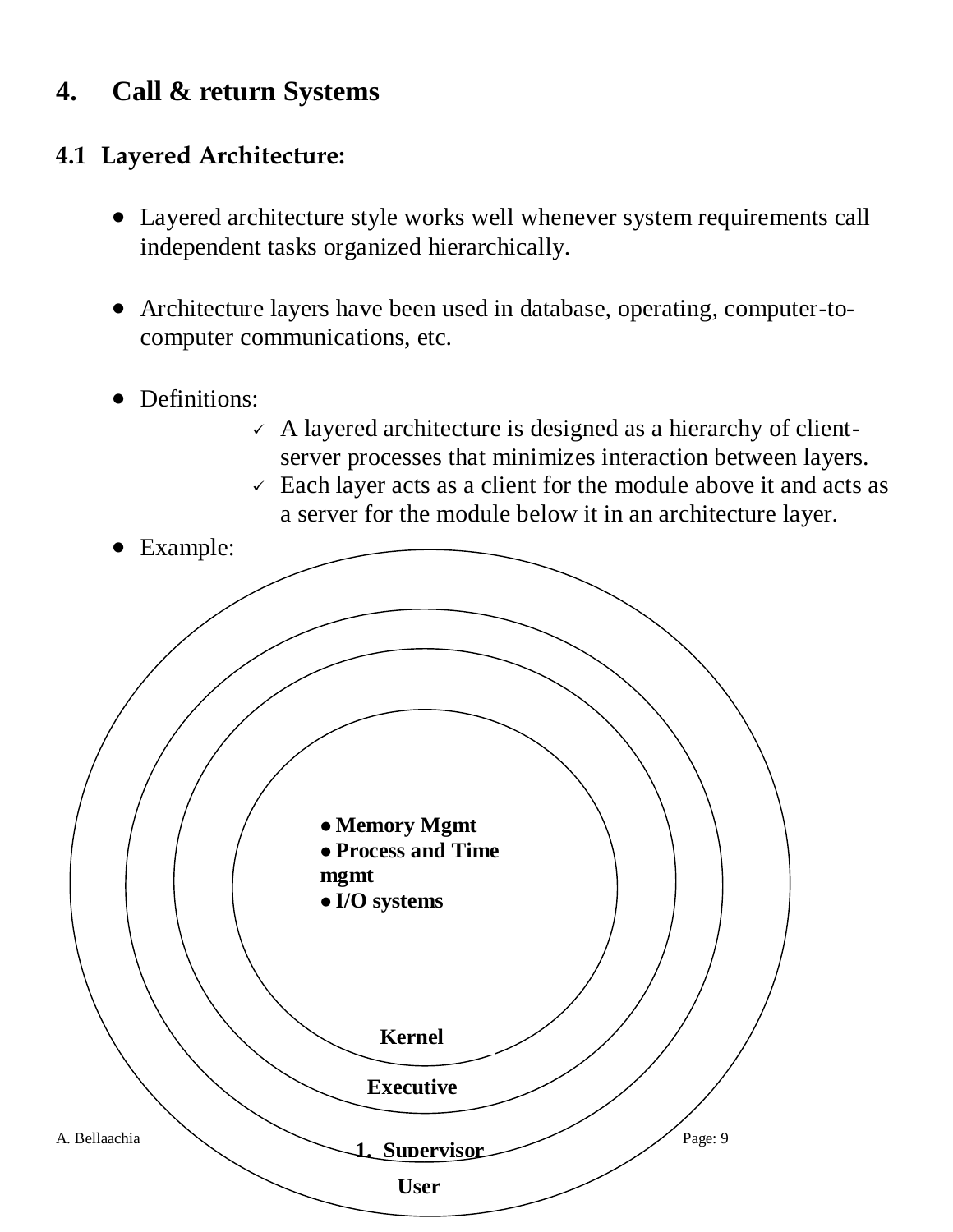- **User** layer: provides utilities, application libraries, tools, and programming languages.
- **Supervisor** layer: provides command language interpreter (interface between users and inner layers of VMS).
- **Executive** layer: provides record managements.
- **Kernel** layer: Handles I/O (device drivers), schedules and control processes, manages memory.
- Advantages:
	- $\sim$  Layered architecture provides an incremental approach to designing a complex system. Maintainability: Layered can be easily maintained and even replaced.
	- $\checkmark$  Extendibility: new services (layers) can be easily added.

#### <span id="page-9-0"></span>**4.2 N-Tier Architecture : (**[www.n-tier.com](http://www.n-tier.com/)**)**

#### <span id="page-9-1"></span>**4.2.1 Motivations**

- **N-Tier** applications mean using whatever mix of **Computer Hardware** and/or **Software Layers** you need, in order to build a modular information system.
- What does N-tier mean?
	- N-Tier means "Any Number of Tiers"
	- $\blacksquare$  ~ No Limits ~
	- **Levels/Layers/Tiers**
	- Clients & Customers
	- Objects & Components
	- Servers & Services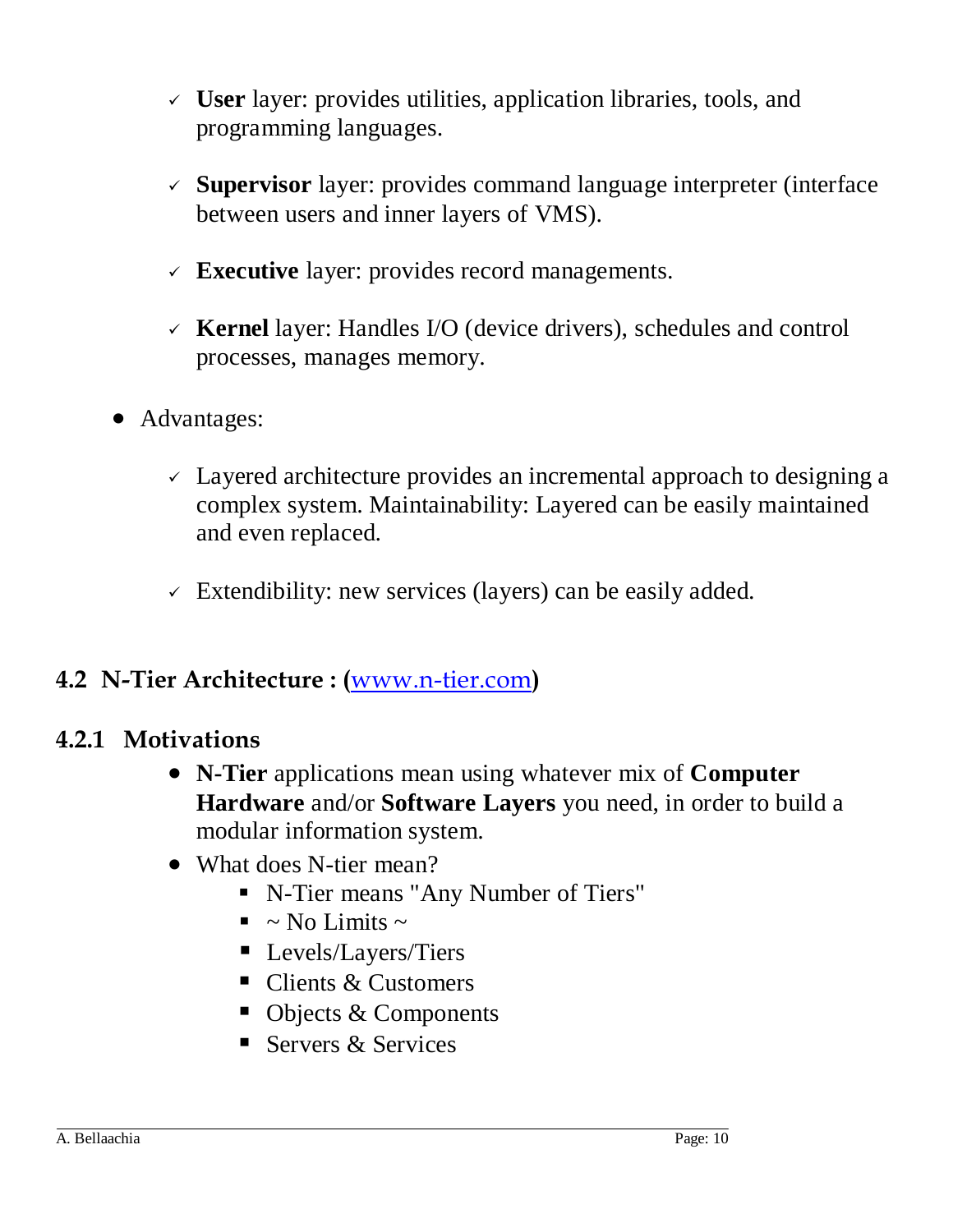- Programs partitioned into **Tiers** allow each layer or component part to be developed, managed, deployed and enhanced **independently**.
- The N-Tier model of computing enables the overall performance and maintainability of Client/Server systems to be substantially improved.
- This layered environment also simplifies code distribution, since most of the business logic has been moved from the client to the server.
- Other advantages of Multi-Tier Client/Server architectures include:
	- Changes to the user interface or to the application logic are largely independent from one another, allowing the application to evolve easily to meet new requirements.
	- The client is insulated from database and network operations. The client can access data easily and quickly without having to know where data is or how many servers are on the system.

#### <span id="page-10-0"></span>**4.2.2 Architecture:**

- In a multi-tier environment, the client implements the presentation logic (thin client). The business logic is implemented on an application server(s) and the data resides on database server(s).
- A Multi-tier architecture is thus defined by the following three component layers:
- 1. A front-end component, which is responsible for providing portable presentation logic;
- 2. A back-end component, which provides access to dedicated services, such as a database server.
- 3. A middle-tier component, which allows users to share and control business logic by isolating it from the actual application;
- <span id="page-10-1"></span>**1. Client/Server (C/S)** 
	- Client/Server is simply an architectural method of providing information to an end user; but that's where the simplicity ends.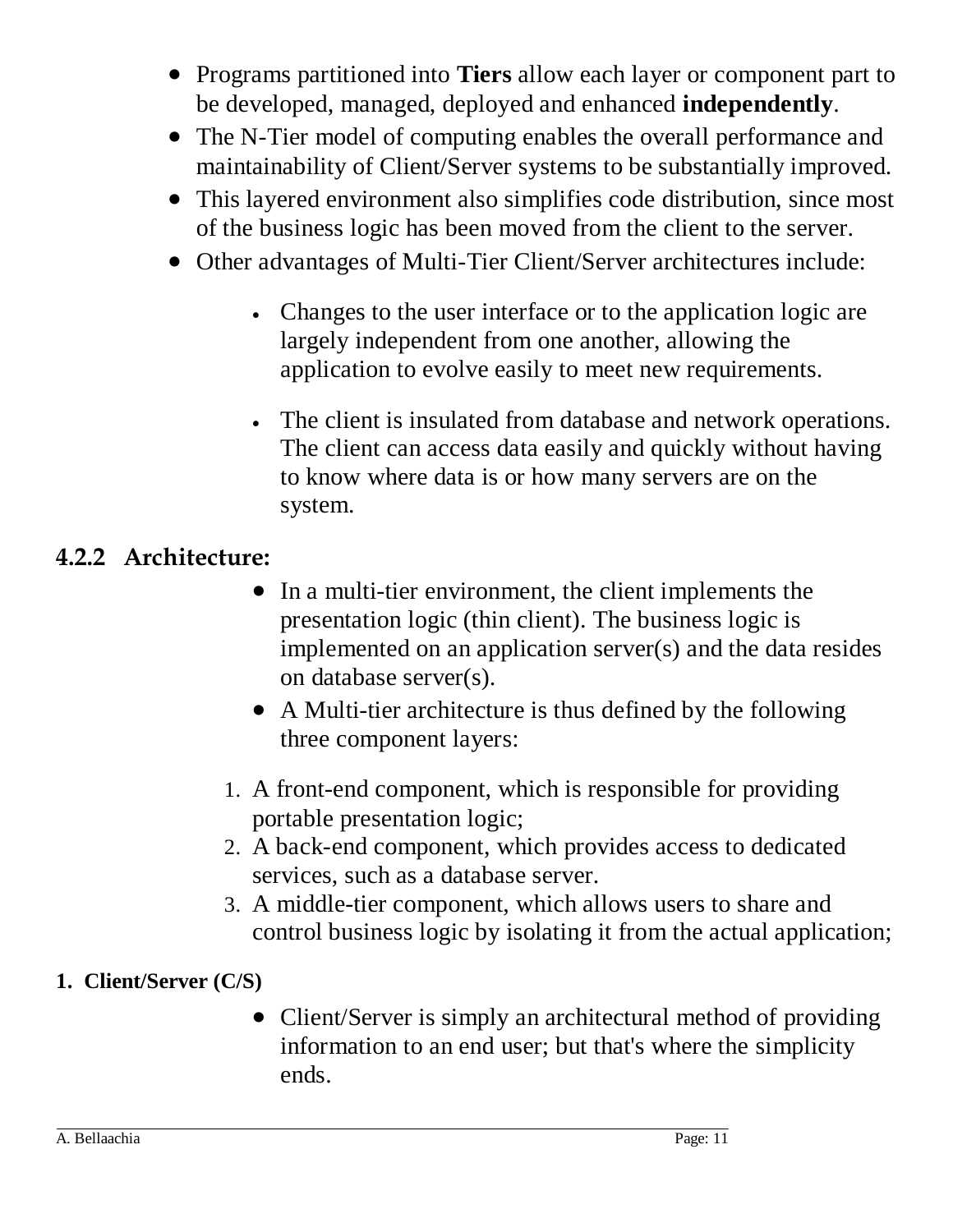• Client/Server is a general description of a networked system where a client program initiates contact with a separate server program (usually on a different machine) for a specific function or purpose. The client exists in the position of the requester for the service provided by the server.

#### <span id="page-11-0"></span>**2. Different Types of Architectures**

- The term Client/Server has traditionally been associated with a desktop PC connected over a network to some sort of SQLdatabase server.
- One-Tier  $\sim$  Monolithic (C/S) Architectures
	- The Information Technology (IT) industry, have been practicing a simple form of Client/Server computing since the initial inception of the mainframe. That configuration, a mainframe host and a directly connected, (unintelligent) terminal constitutes a one-tier C/S system.
- Two-Tier Client/Server Architectures
	- In two-tier client/server architecture, the client communicates directly with the database server. The application or business logic either resides on the client or on the database server in the form of stored procedures.
	- A two-tier  $(C/S)$  model first began to emerge with the applications developed for local area networks in the late eighties, and was primarily based upon simple file sharing techniques implemented by X-base style products (dBase, FoxPro, Clipper, Paradox, etc.).
- Three-Tier Client/Server Architectures
	- A newer generation of Client/Server implementations takes this segmented model a step further and adds a middle tier to achieve a '3 tier' architecture.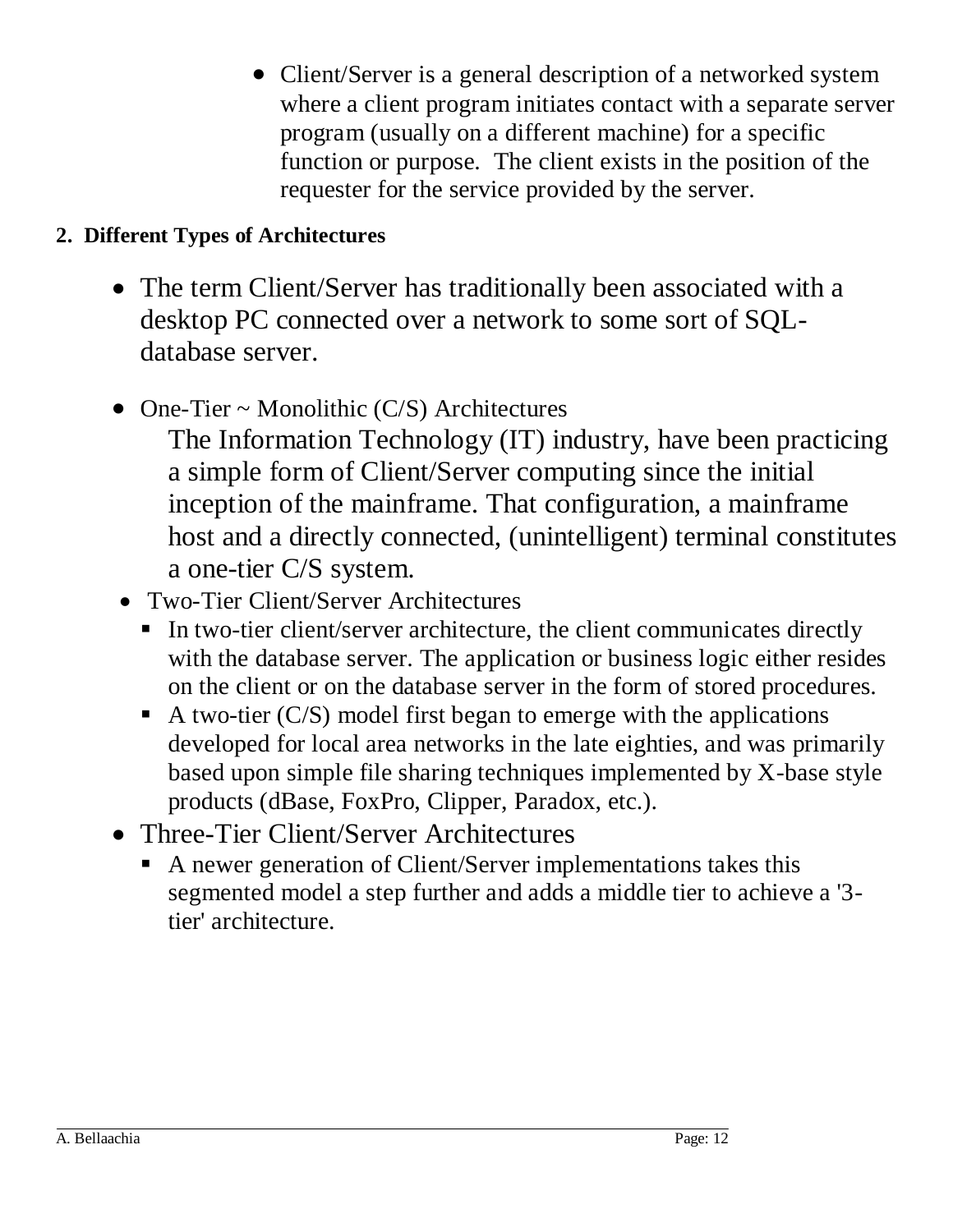



FIGURE 3.4. A logical view of an application server.

- Fat Clients
	- The two-tier model initially involved a non-mainframe host, (a network file server) and an intelligent "fat" client where most of the processing occurs.
	- This configuration did not scale well however, to facilitate large or even mid-size information systems (greater than 50 or so connected clients).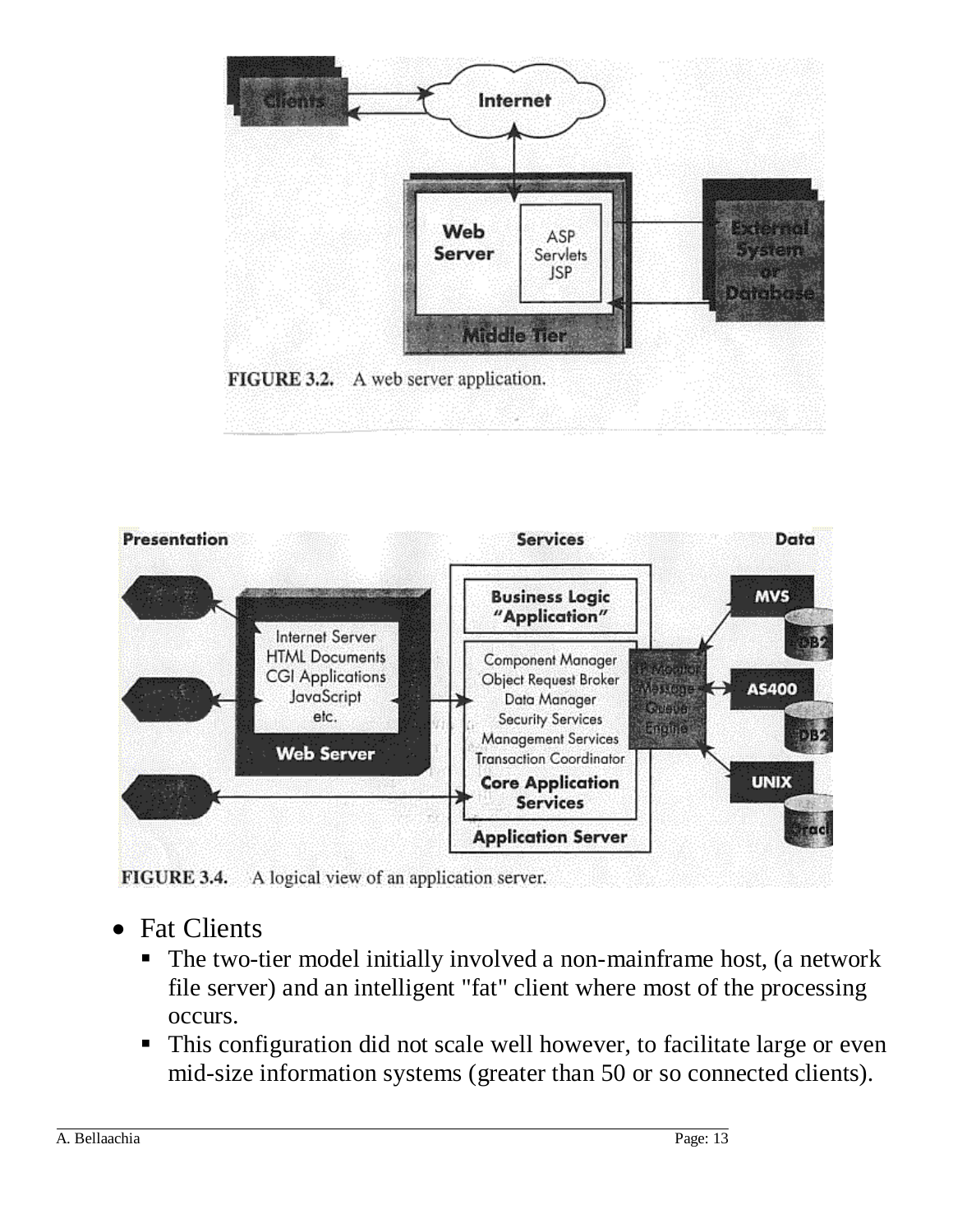- Fat Servers
	- An alternative 'Thin' Client  $\langle$  ---  $\rangle$  'Fat' Server configuration, where the user invokes procedures stored at the database server.
	- The 'Fat' Server model, is more effective in gaining performance

### **Fat Middle**

- A multi-tier architecture augments traditional client/server and two-tier computing by introducing (one or more) middle-tier components.
- The client system interacts with the middle-tier via a standard protocol such as HTTP or RPC. The middle-tier interacts with the backend server via standard database protocols such as SQL, ODBC and JDBC.
- This middle-tier contains most of the application logic, translating client calls into database queries and other actions, and translating data from the database into client data in return.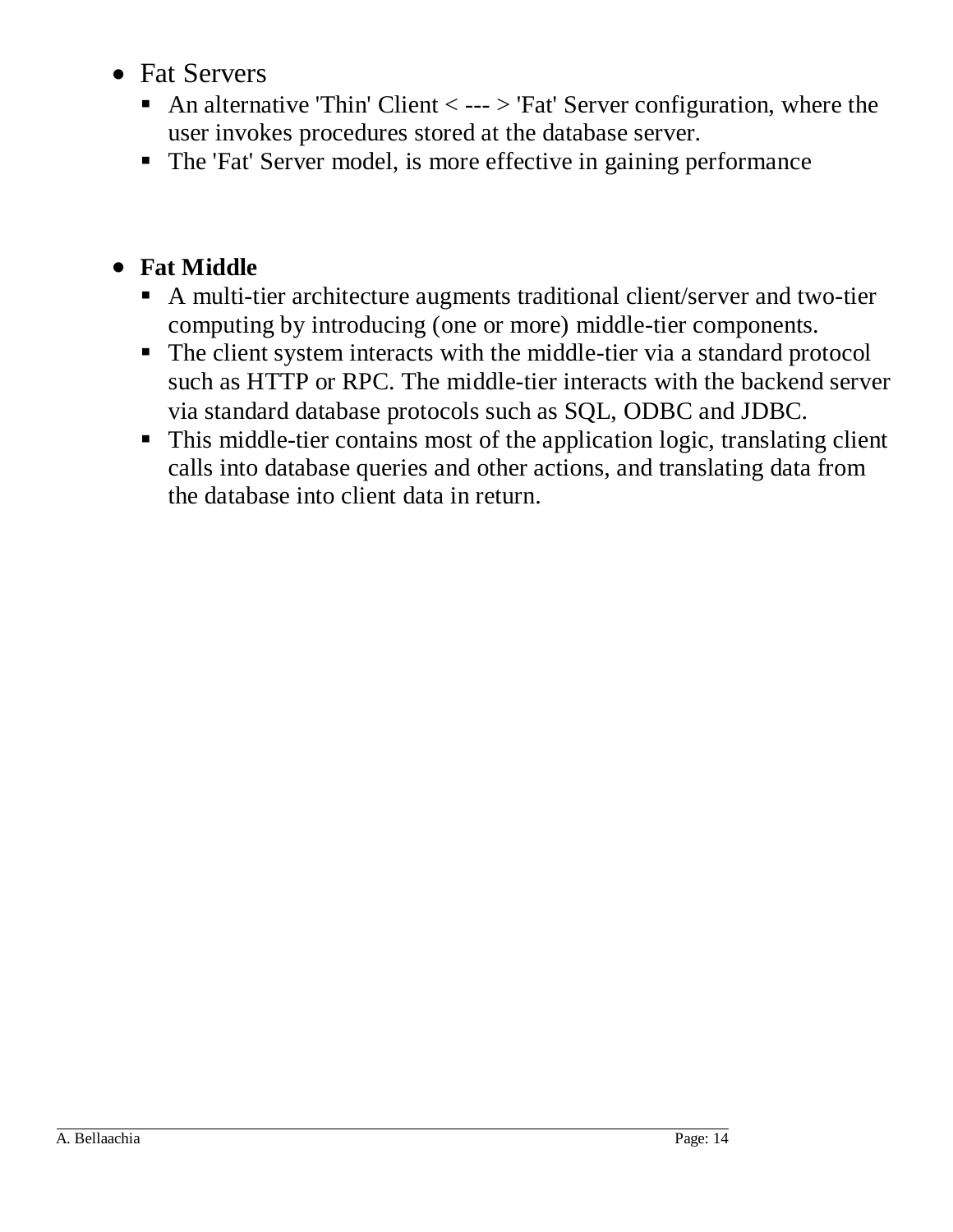### <span id="page-14-0"></span>**5. Independent Processes**

#### <span id="page-14-1"></span>**5.1 Communicating Processes:**

- A communicating process is an object with input and output ports.
- A port is an identifiable means of "wiring" process together. Ports are connected by input and output channels.
- Processes are connected together to form different topology, i.e., mesh, tree, etc.
- A communicating processes form of architecture includes: Processes and channels to communicate these processes.
- Examples: Pipeline, Mesh, Tree
- Process-based architecture can be described using Communicating Sequential Processes (CSP) specification language. CSP was introduced by Hoare (1978, 1985).
- The following table gives the notation used by CSP:

| $A \rightarrow P$                     | Event a then process P                                                          |
|---------------------------------------|---------------------------------------------------------------------------------|
| $P \parallel Q$                       | P in parallel with Q                                                            |
| $P$ ; Q                               | P successfully followed by Q                                                    |
| $B * P$                               | While b repeat P                                                                |
| $(a \rightarrow P   b \rightarrow Q)$ | Choose $a \rightarrow P$ or $b \rightarrow Q$ , depending on evaluation of a, b |
|                                       | (assume a b)                                                                    |
| $*{\bf p}$                            | Iterate P                                                                       |
| $VM = P$                              | Process P named VM                                                              |
| $X:=e$                                | Assign value e to x                                                             |
| B!                                    | Output value of message e on channel b                                          |
| $B$ ? e                               | Input message e from channel b                                                  |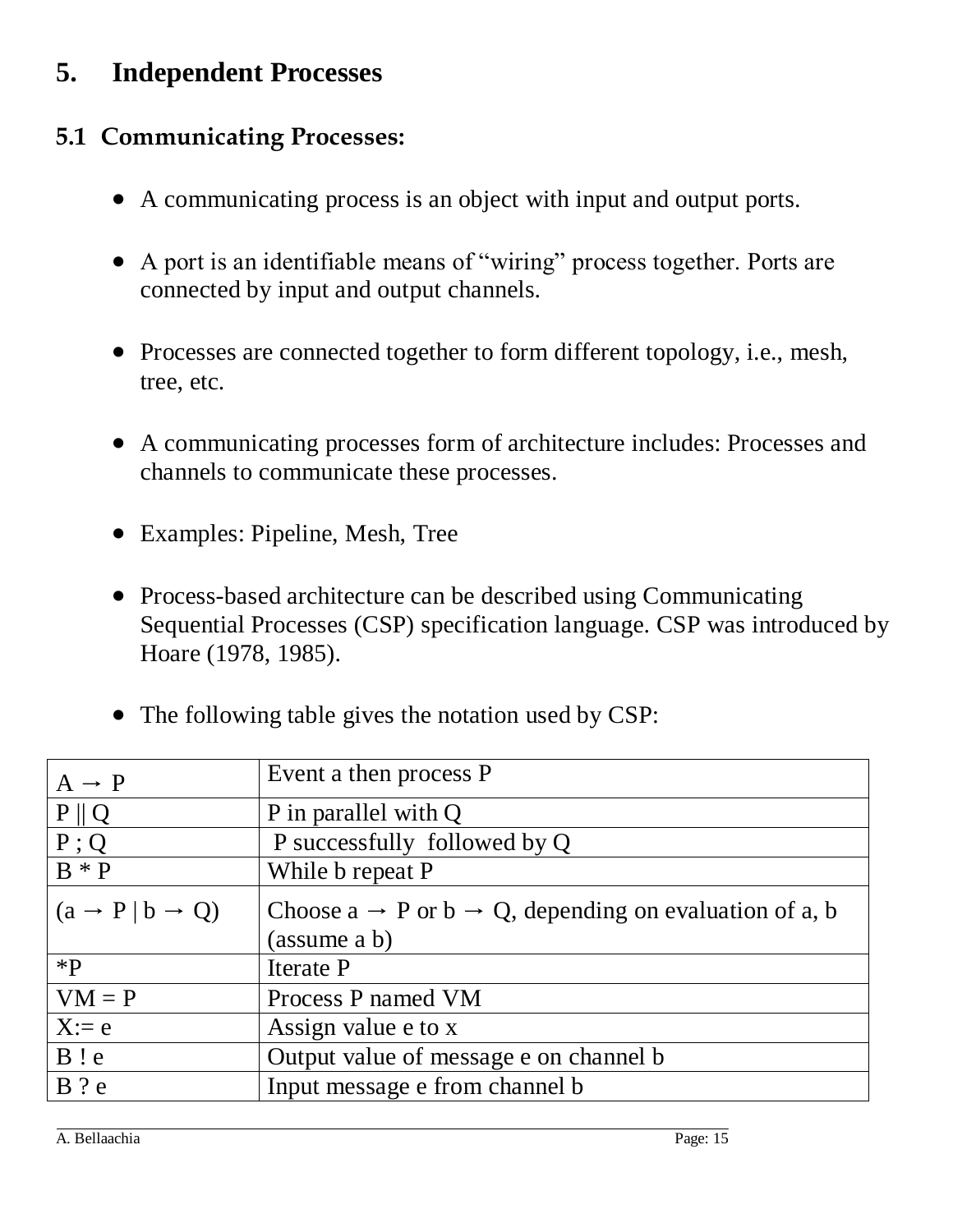

Input message from Left filter  $\&$  output message to Right filter



- $\vee$  Let P be the name of a process that supplies the input to the pipeline, and out is the process that output the final result of the pipeline.
- $\checkmark$  Fi be filters of the pipe.
- $\checkmark$  Message msg is received by the left channel, output by the right channel, and then the process reverts back to pipe (waiting for the next message).

### **Steps:**

- 1. Label all the pipelines.
- 2. Describe the overall topology of the architecture.
- 3. Give the details of individual pipelines.

### **1. Labels the pipelines:**

Pipe0, pipe1, etc.

### **2. Topology:**

```
Pipeline = *(P;pipe0; F1; pipe1; F2;pipe2; F3; pipe3; out)
```
### **3. Details:**

Each pipei is described as follows: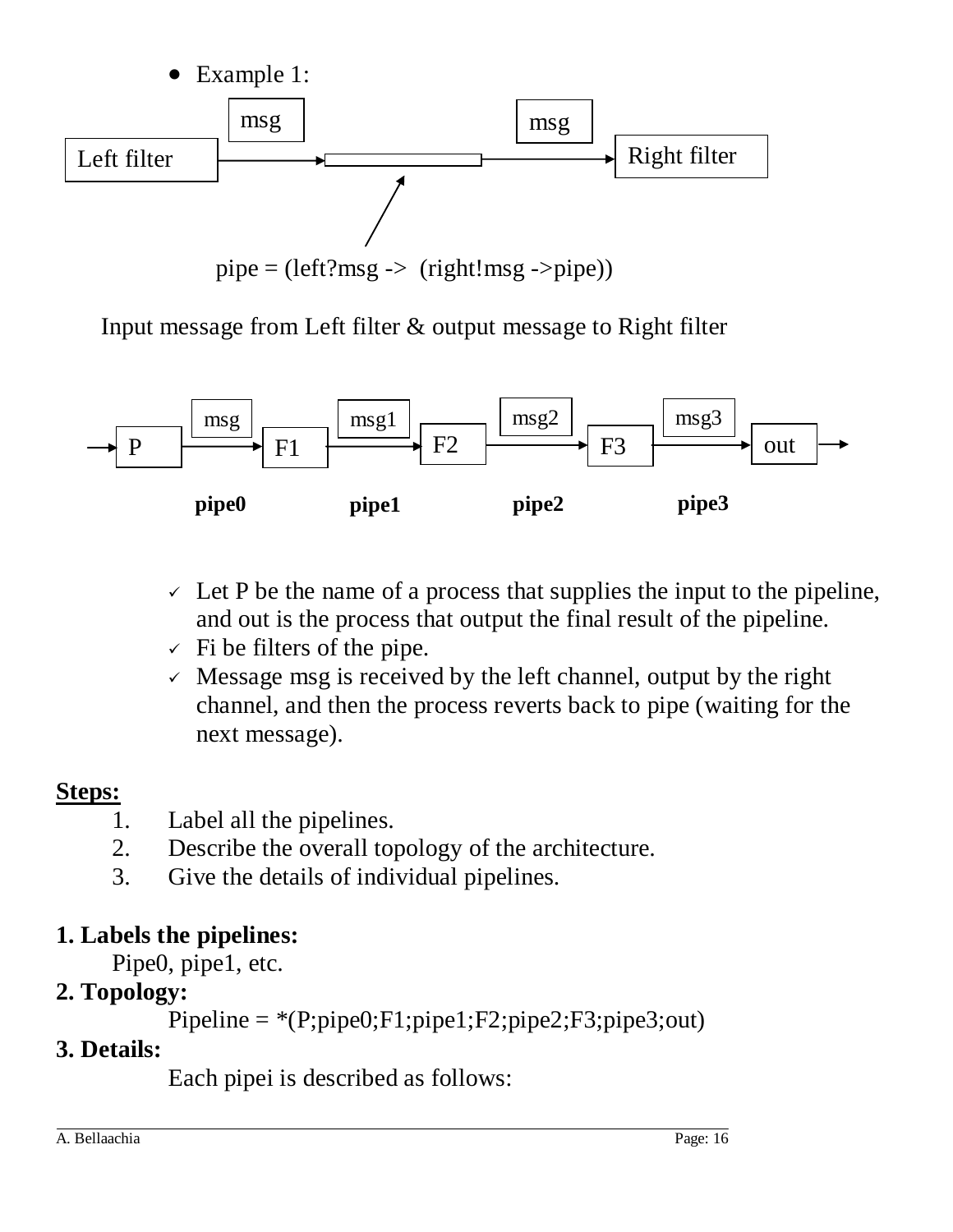Pipe $0 = (P ? msg \rightarrow (F1 ! msg \rightarrow pipe0)$  // input from P sent to filter F1 Pipe1 =  $(F1 ? msg1 > (F2 ! msg1 > pipe1)$  // input from F1 sent to filter F2 Pipe2 =  $(F2 ? \text{msg2}$  ->  $(F3 ! \text{msg2}$  -> pipe2) // input from F2 sent to filter F3 Pipe3 =  $(F3 ? \text{msg3}$  ->  $(\text{out} ! \text{msg3}$  ->  $\text{pipe3})$  // input from F3 sent to filter out

Example 3: a T pipe

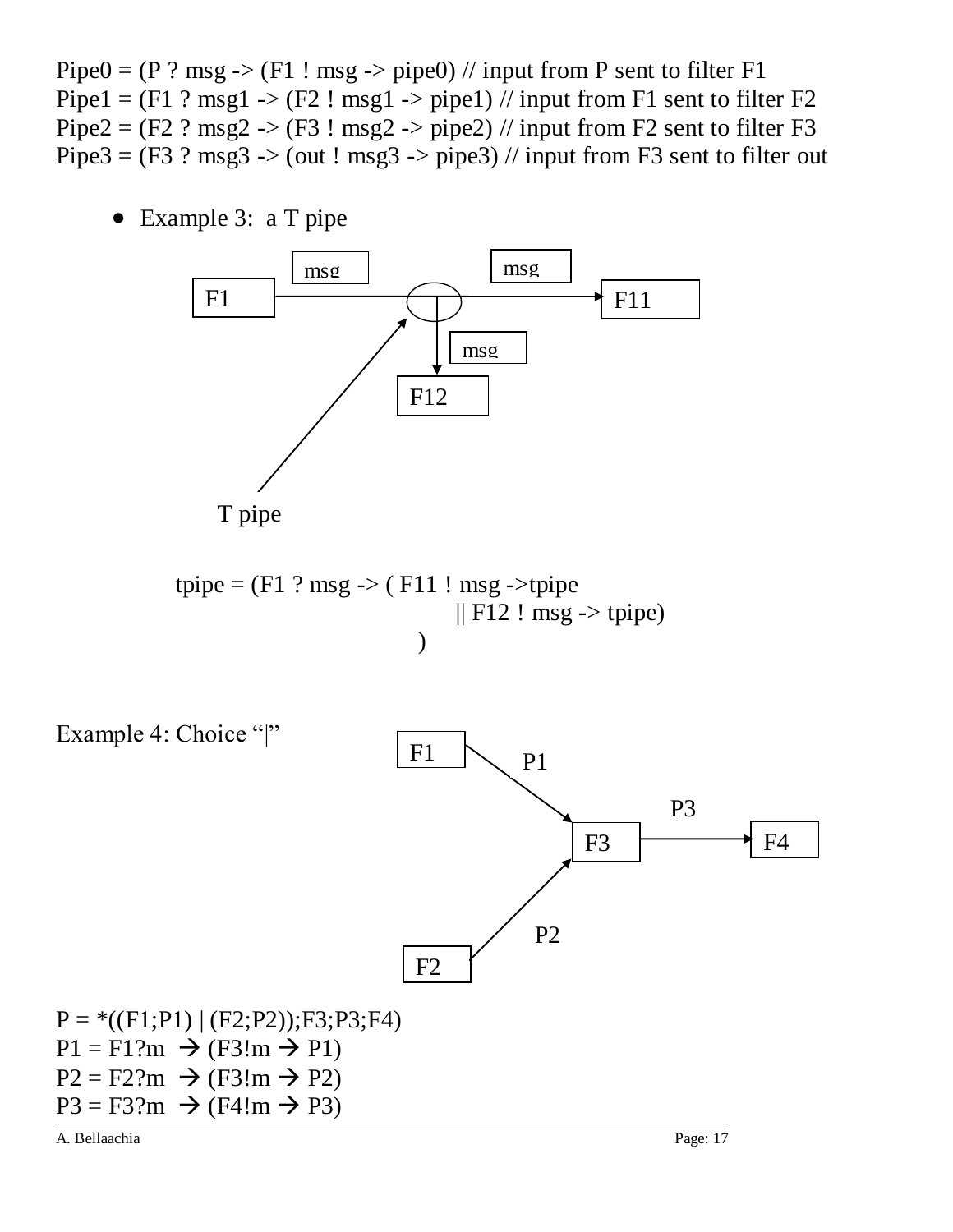### <span id="page-17-0"></span>**6. Repository**

### <span id="page-17-1"></span>**6.1 Blackboard Architecture**

- The blackboard architecture is used as a central repository for all shared information
- It is a knowledge-based form of repository appropriate in applications requiring cooperative problem solving by virtual minds, human minds, or both (Hayes-Roth 1985).
- There are three basic components of a blackboard architecture:
	- $\times$  Knowledge source: are independent expert panel members (processes) for particular problem parts. Their actions are triggered by satisfaction of particular conditions.
	- $\checkmark$  Blackboard: Repository of problem-solving state data, organized in an application-dependent hierarchy: level-n (highest) to level-1 (lowest).
	- $\checkmark$  Control: (1) monitors information in the blackboard, (2) maintains permissible combinations of knowledge source activations, (3) schedules pending knowledge-source activations (KSA), (4) evaluates local problem specific to the blackboard.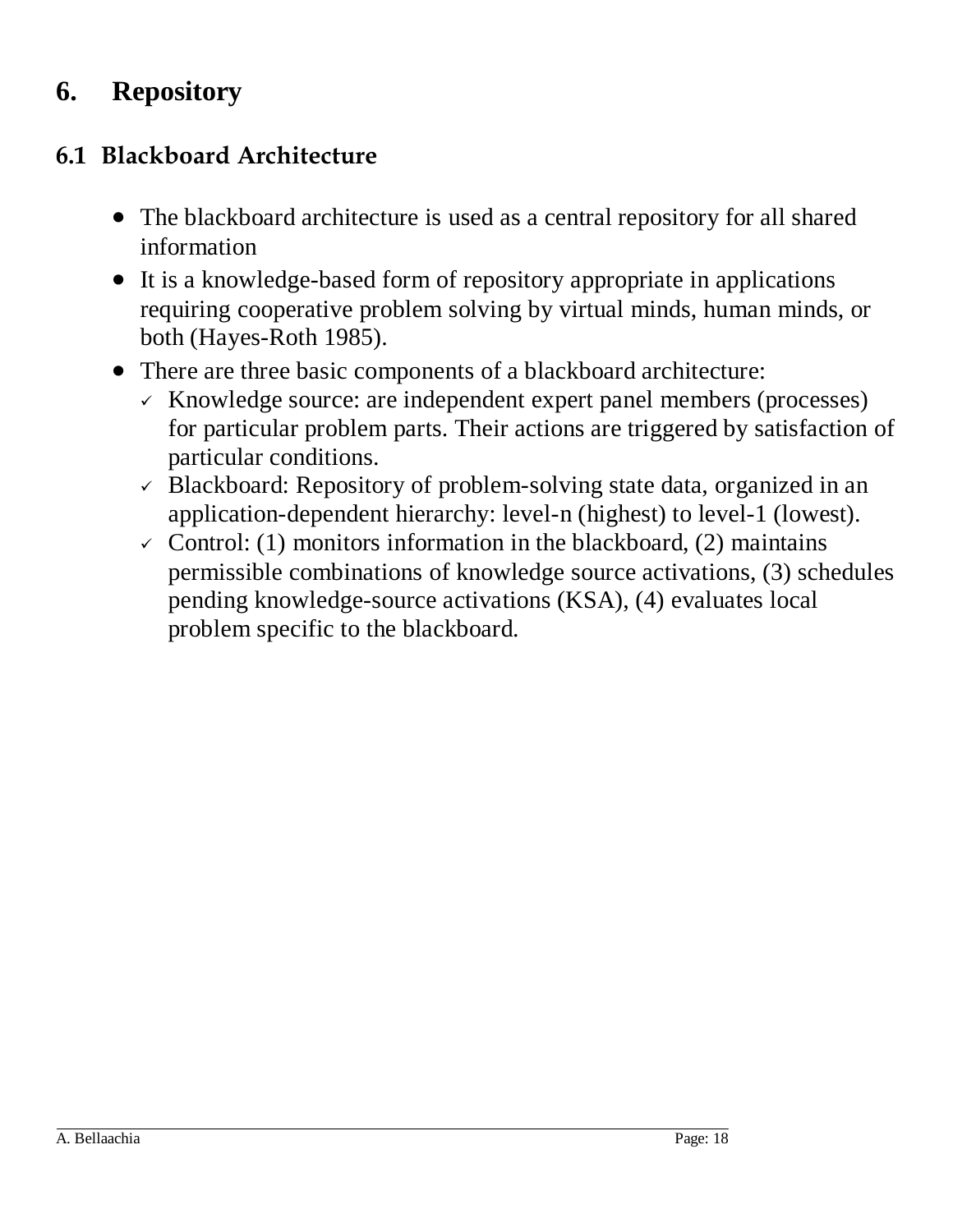

- 1. An event on the blackboard panel can simultaneously trigger diverse knowledge. But only one knowledge source can run a task at a time.
- 2. Once a condition in a knowledge source is satisfied, this adds a knowledge activation resource record (KSAR) to a queue.
- 3. The *scheduler* selects the appropriate KSARs and calls the responsible knowledge sources to run the tasks. Tasks are run after all preconditions have written their KSARs.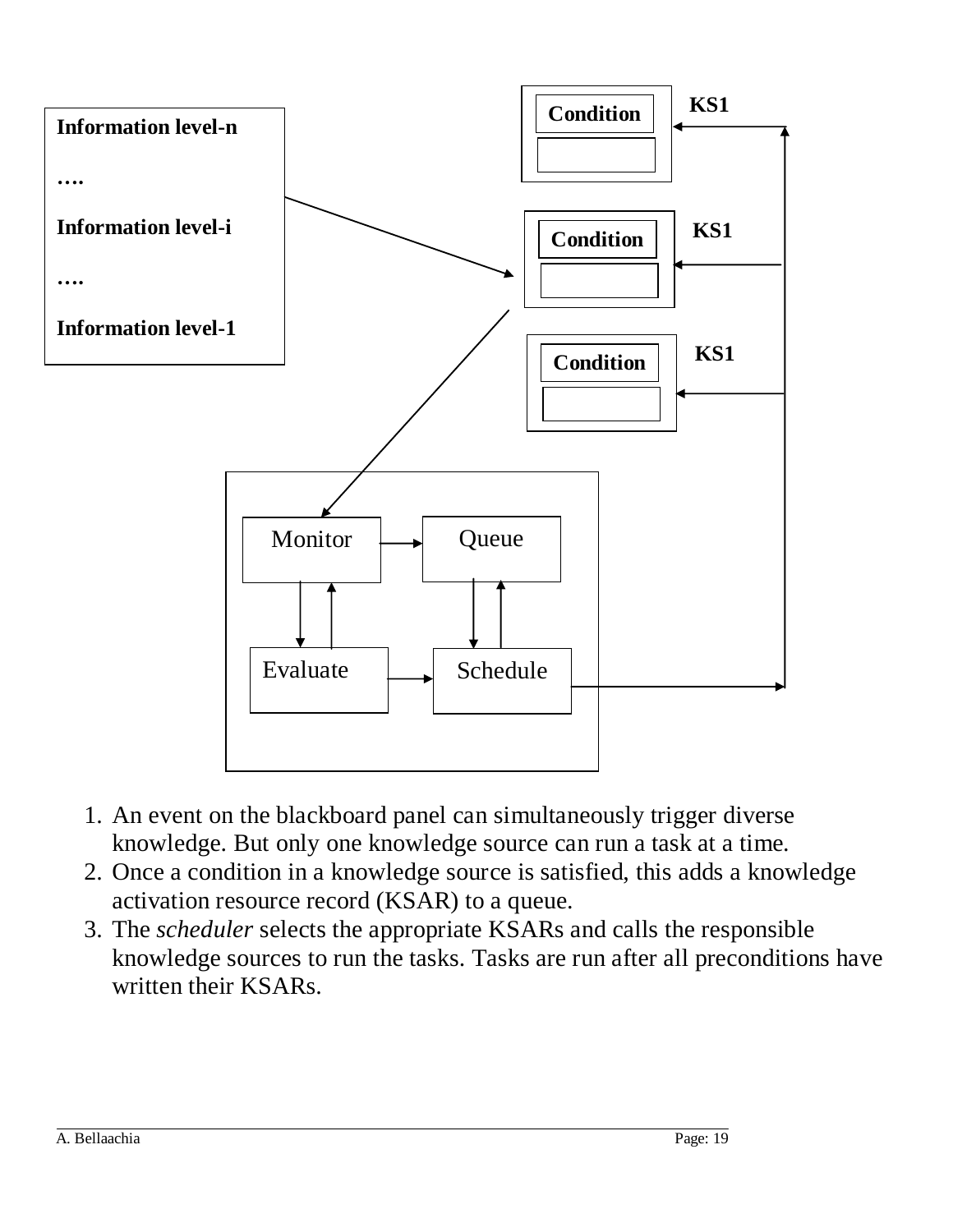#### **Backboard control**



- Benefits:
	- **Integration of knowledge sources** is managed directly by the control system.
	- **Modularity** -- each knowledge source is independent which eases development and maintenance.
	- **Flexibility** -- the **Blackboard** architecture allows blackboard applications to adapt to changing requirements much more flexibly than the rigid traditional procedural software applications.
	- **Software reuse** -- accrues in three ways:
		- The independence and modularity of knowledge sources means that new applications can easily be constructed using existing knowledge sources.
		- **Legacy (traditional procedural) software investments can** be preserved because they can be incorporated as knowledge sources.
		- The Blackboard itself is application independent, and is easily applied to new problem domains.
	- **Extensibility** -- new knowledge sources may be developed and added without impacting the existing system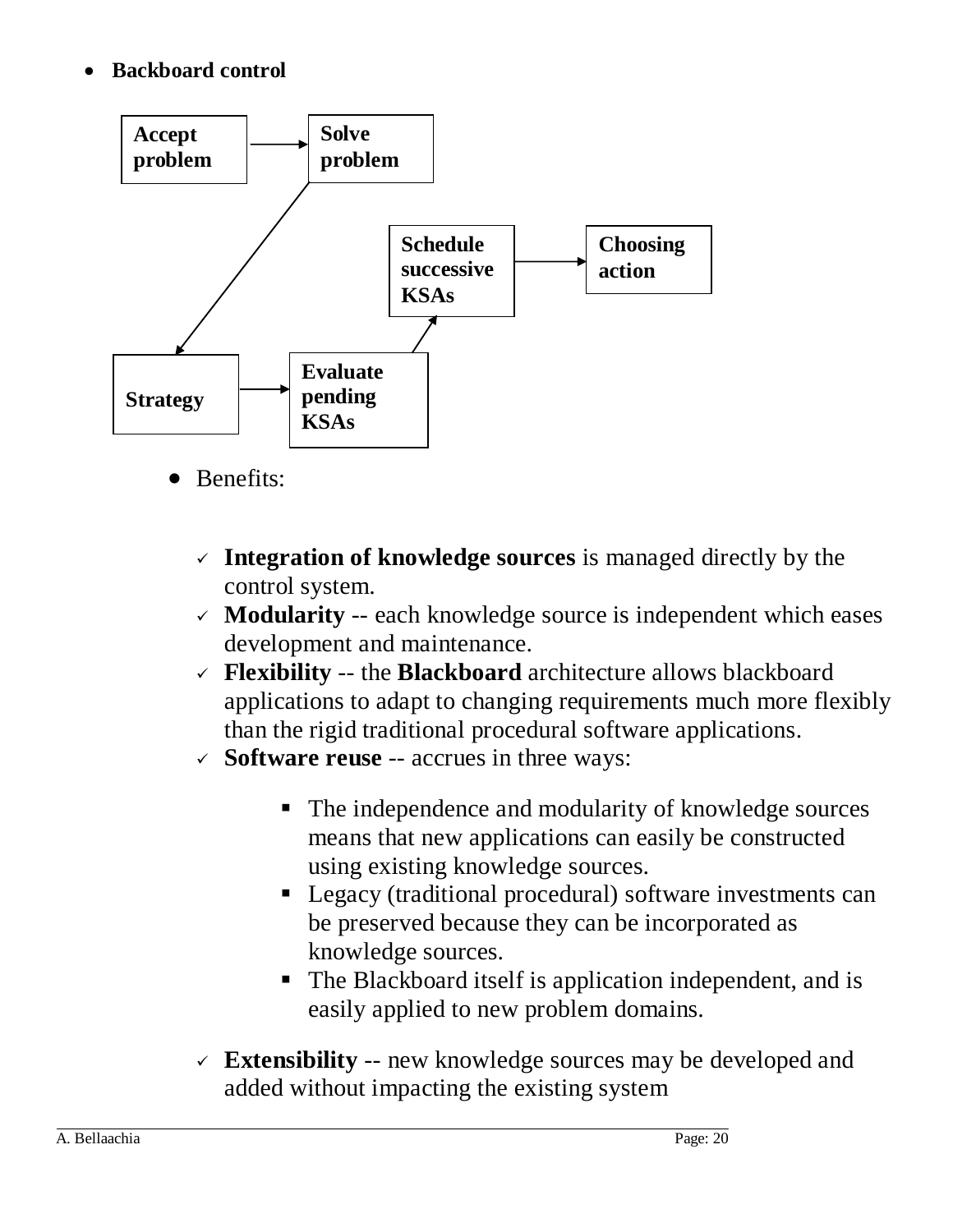- Examples
	- **[Hearsay II Implementation](http://www.seas.gwu.edu/~bell/csci210/lectures/blackboard_architecture.htm)**
- Mobile Robot: Solution 4: Blackboard Architecture
	- o <http://www.cs.cmu.edu/~ModProb/MRsol4.html>
	- o It was used in the NAVLAB project, as part of the CODGER system [Shafer86].



- o The components of CODGER are:
	- o The "captain", the overall supervisor.
	- o The "map navigator", the high level path planner.
	- o The "lookout", a module that monitors the environment for landmarks.
	- o The "pilot", the low level path planner and motor controller.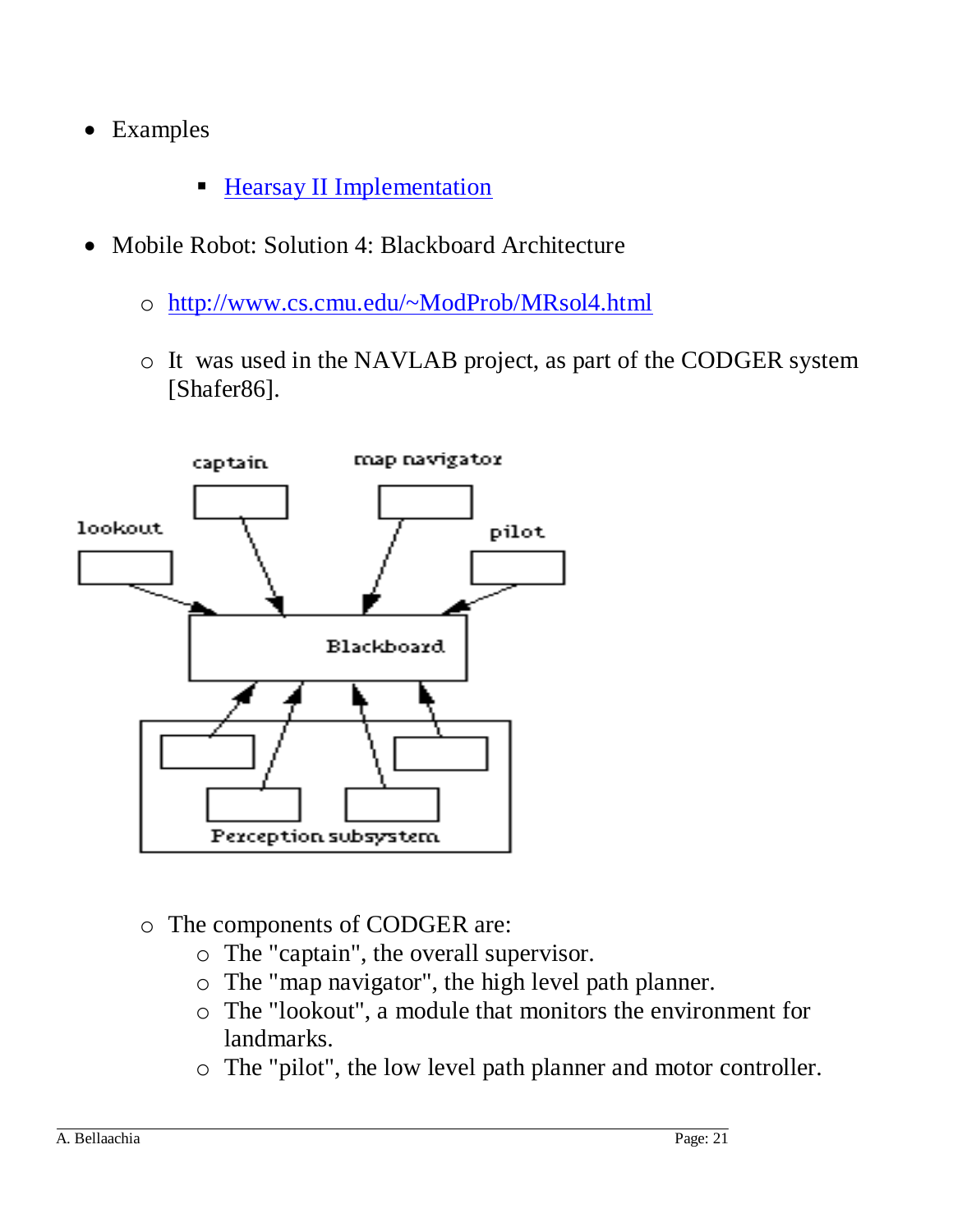- o The perception subsystem, the modules that accept the raw input from multiple sensors and integrate it into a coherent interpretation.
- o (R1) The components (including the modules inside the perception subsystem) communicate via the characteristic central database of the blackboard systems. Modules indicate their interest in certain types of information. The database returns them such data either immediately or when some other module inserts them into the database. For instance, the lookout may watch for certain geographic features; the database informs it when the perception subsystem stores images matching the description.
- o (R2) The blackboard is also the means for resolving conflicts or uncertainties in the robot's world view. For instance, the lookout's landmark detections provide a reality check for the distance estimation by dead-reckoning, both stored in the database. The modules responsible for the uncertainty resolution register with the database to obtain the necessary data.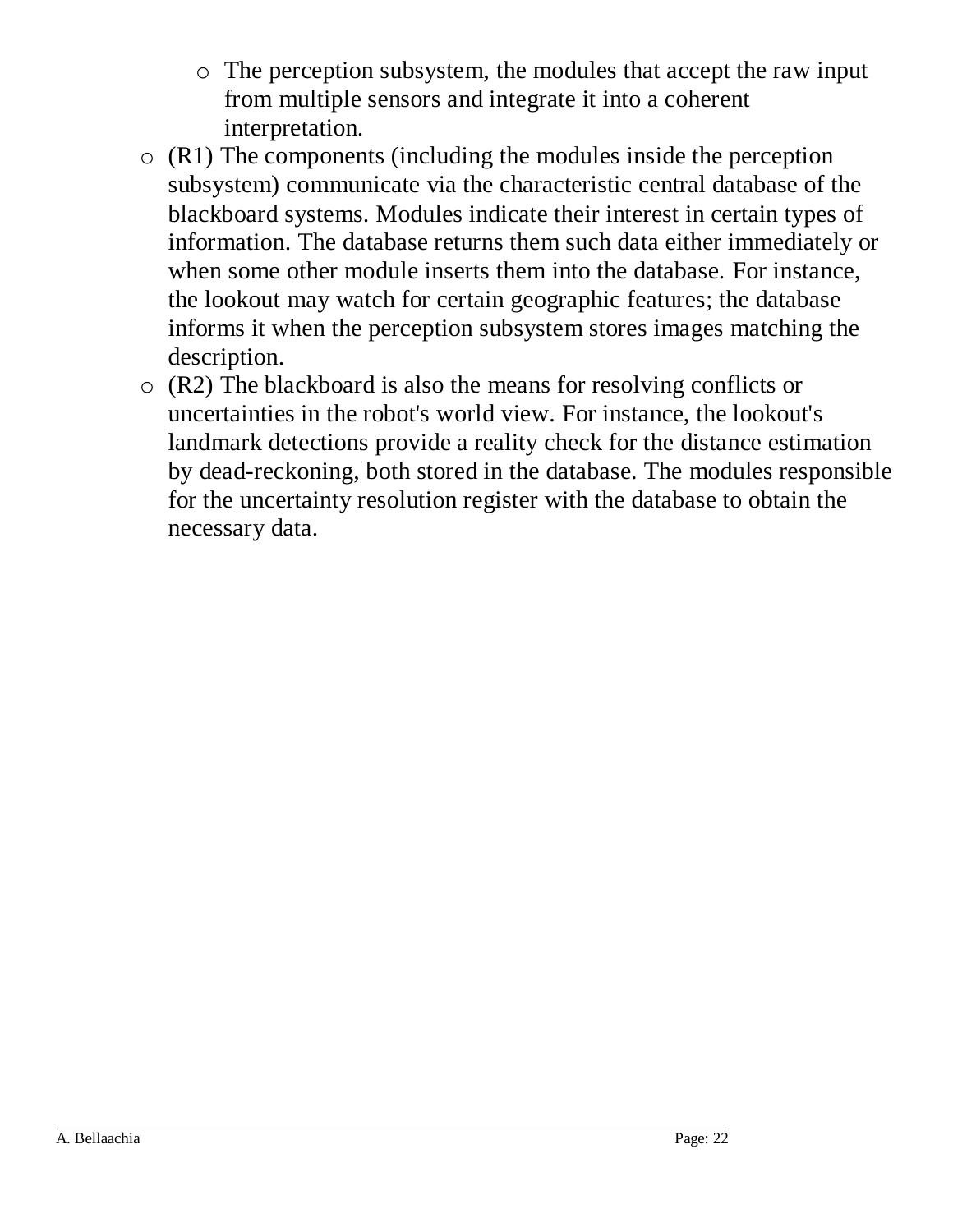# <span id="page-22-0"></span>**7. Architecture Evaluation: Good Structure**

# <span id="page-22-1"></span>**7.1 Goals**

 **Maximize** interaction within each (**cohesion**) and **minimize** interaction between components (**coupling**)

### <span id="page-22-2"></span>**7.2 Cohesion**

- The degree to which the internals of a component are related
- A component has high cohesion if all of its elements are strongly related: elements are grouped together for a logical reason, not just by chance. They cooperate to achieve the common goal of the component.
- $\bullet$  High cohesion  $\rightarrow$  well-designed reusable component
- There are seven cohesion levels:
	- 1. Coincidental cohesion **BAD**
- 
- 2. Logical cohesion
- 3. Temporal cohesion
- 4. Procedural cohesion
- 5. Communication cohesion
- 6. Informational cohesion
- 7. Functional cohesion **GOOD**
- <span id="page-22-3"></span>**3. Coincidental cohesion**
	- A component has coincidental cohesion if it performs completely unrelated actions.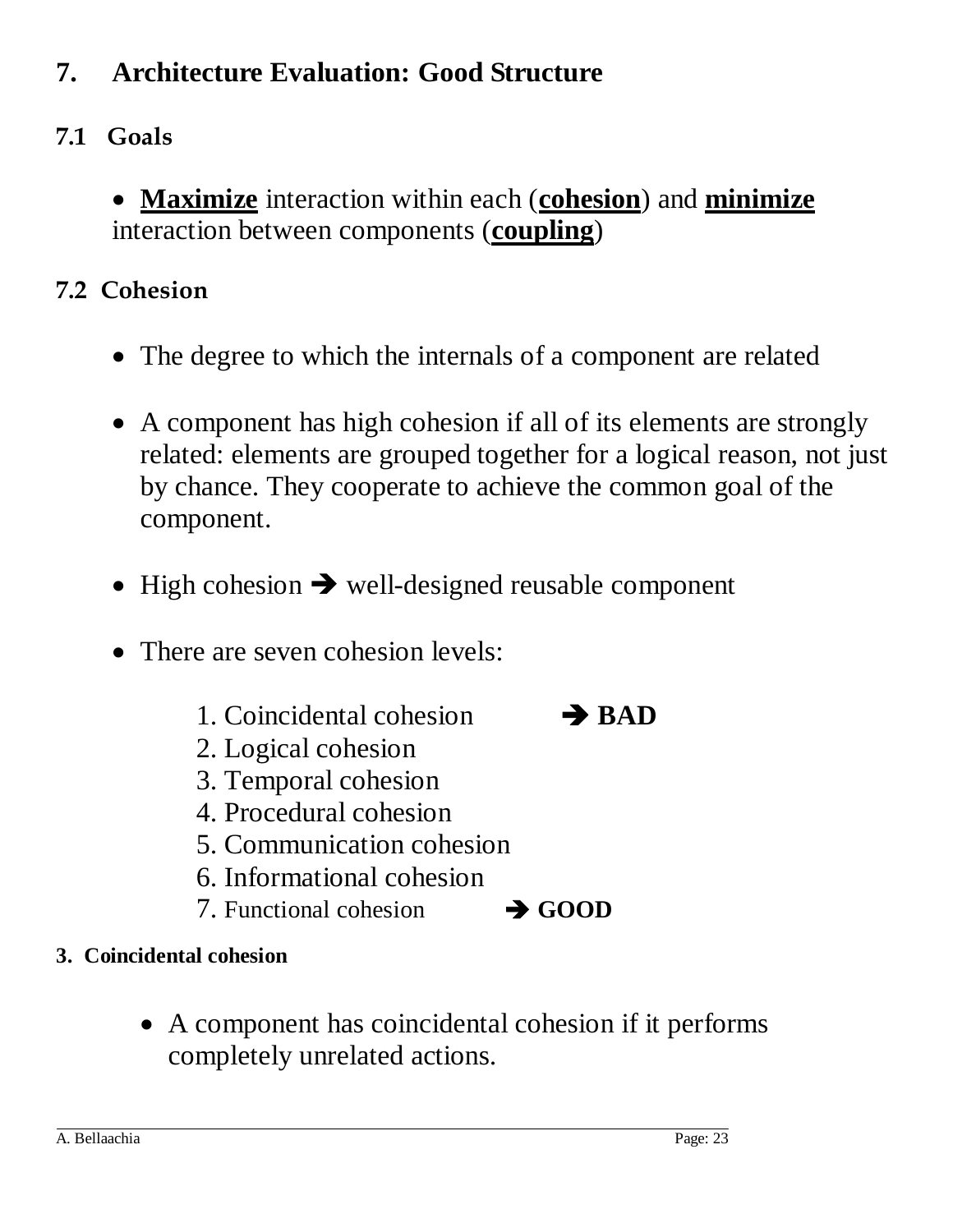$\bullet$  Ex.

```
Component (p1,p2,p3)
Begin
     Update_item_record (p1);
    Delete_orders(p2);
    Insert_new_customer_info(p3);
End
```
- Problem: Not reusable.
- <span id="page-23-0"></span>**4. Logical cohesion**
	- A component has logical cohesion when it performs a series of related actions, one of which is selected by the calling component.
	- $\bullet$  Ex.

 $\rightarrow$  New\_operation(function\_code,p1,p2,p3)  $/*$  p1 and p3 are not used when this function is called with a function  $\code{ } z 7$  and less than 20  $\frac{*}{ }$ 

 A component performing all I/O operations: disk, tape, printers, etc.

• Problems:

**→ Component interface is difficult to understand**  $\rightarrow$  Difficult to maintain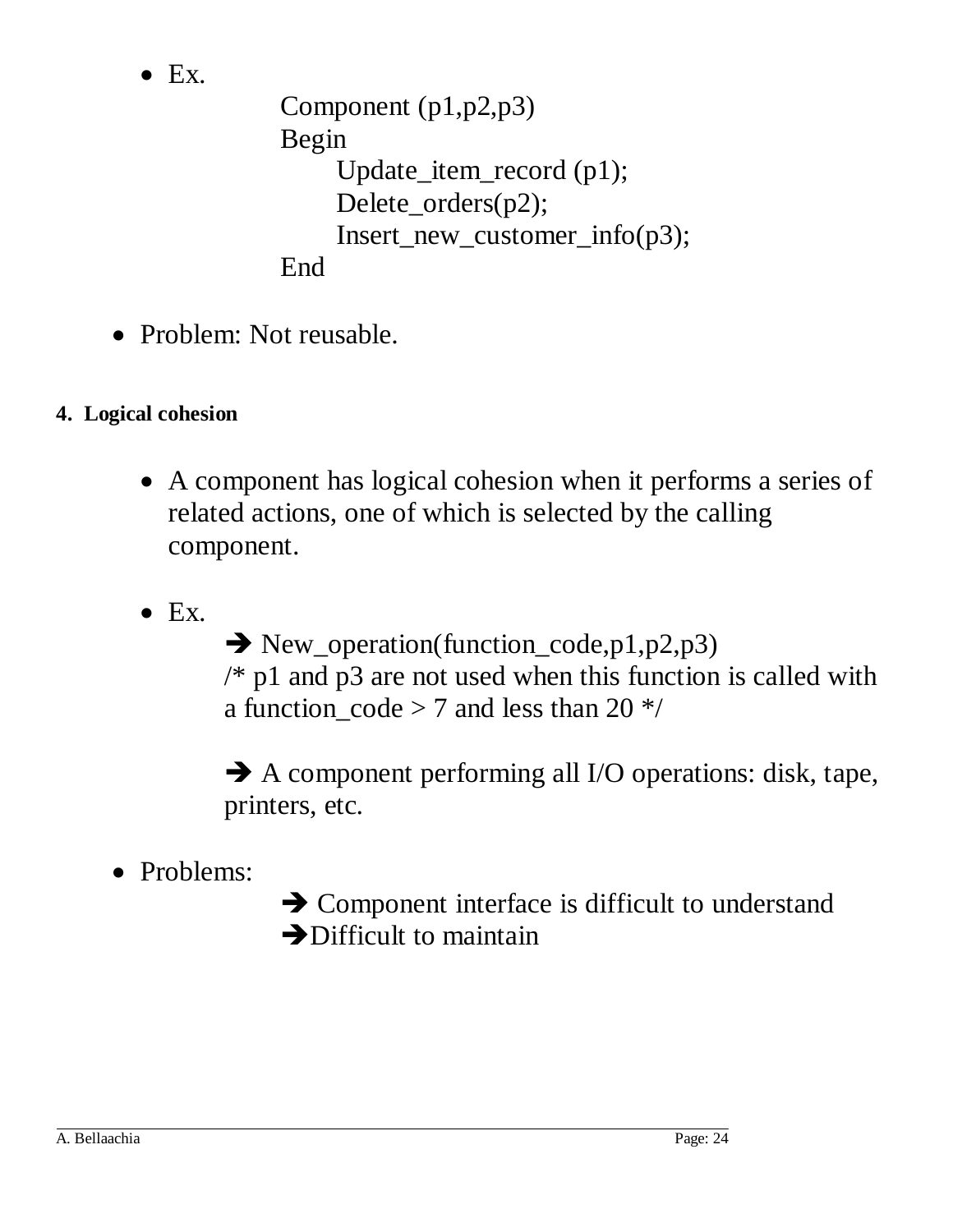- <span id="page-24-0"></span> A component has temporal cohesion when it performs a series of related actions in time.
- $\bullet$  Ex.
- $\rightarrow$  An initialization component: Initial several unrelated objects: customer\_table, item table, etc.

 $\rightarrow$  Components to manipulate these objects are located in other components

• Problems: Maintenance and Reusability

#### <span id="page-24-1"></span>**6. Procedural cohesion**

- A component has procedural cohesion if it performs a series of actions related by the sequence of steps to be followed by the product.
- $\bullet$  Ex. Read(part\_number, part\_table); Update(repair\_record) maintain(cutomer\_table)
- Better than temporal cohesion
- Problem: Reusability: actions are weakly related.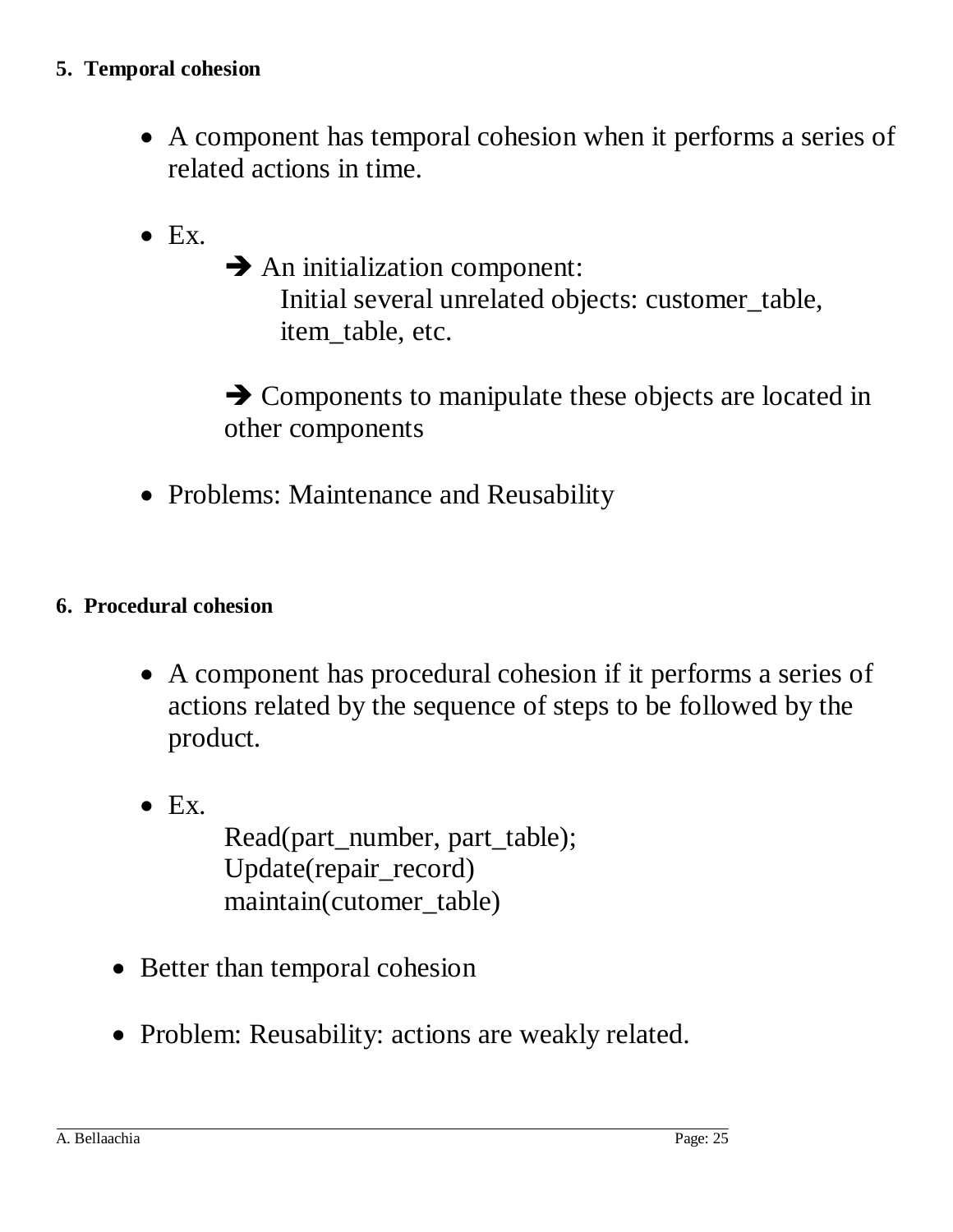#### <span id="page-25-0"></span>**7. Communicational cohesion**

- A component has communicational cohesion if it performs a series of actions related by the sequence of steps to be followed by the product and if all actions are performed on the same data.
- Better than procedural cohesion: actions of the component are closely related.
- $\bullet$  Ex.

Update\_record(R,table); Write\_record(R,audit\_table);

#### <span id="page-25-1"></span>**8. Informational cohesion**

- A component has informational cohesion if it performs a number of actions each with its own entry point, with independent code for each action, all performed on the same data structure.
- All actions in an informational cohesion level are closely related.
- Informational cohesion is optimal for OO.
- Ex: ADT

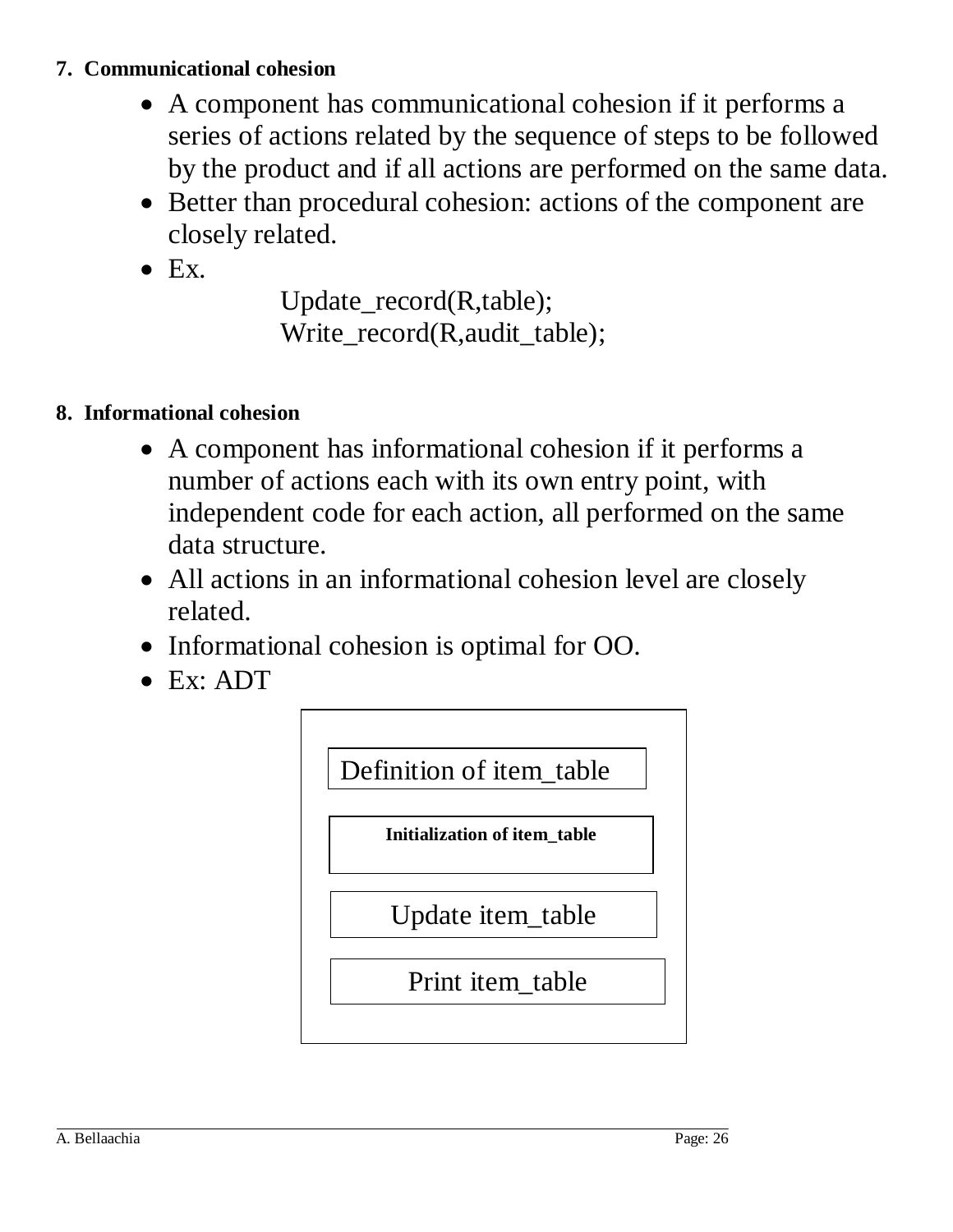#### <span id="page-26-0"></span>**9. Functional cohesion**

- A component that performs one action and achieves one single goal has functional cohesion.
- $\bullet$  Ex.

Compute(sales\_commission);

 Communicational cohesion: reusable, easy to maintain and to understand.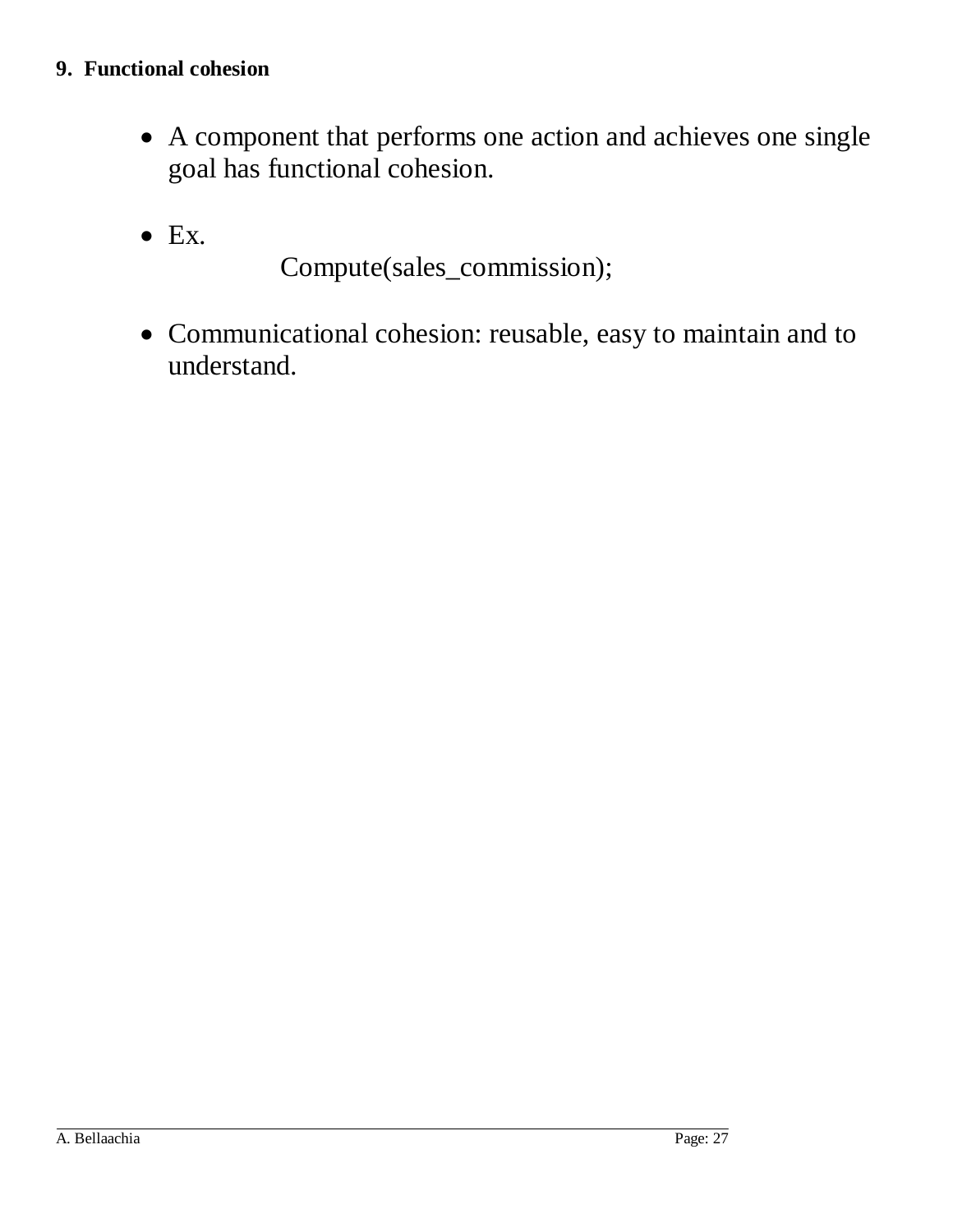# <span id="page-27-0"></span>**7.3 Coupling**

- Originally designed to support programming in the large
	- Components
	- **Encapsulation**
	- **Interfaces**







Loosely coupled some dependencies

Highly coupled many dependencies

- Coupling measures the degree to which the components of a design are related.
- Ex. Component A calls a routine provided by B or access an object of component B.

Component A and B have high coupling if they depend on each other heavily.

• low coupling is a desirable feature. Components are:

**→ Components are Reusable**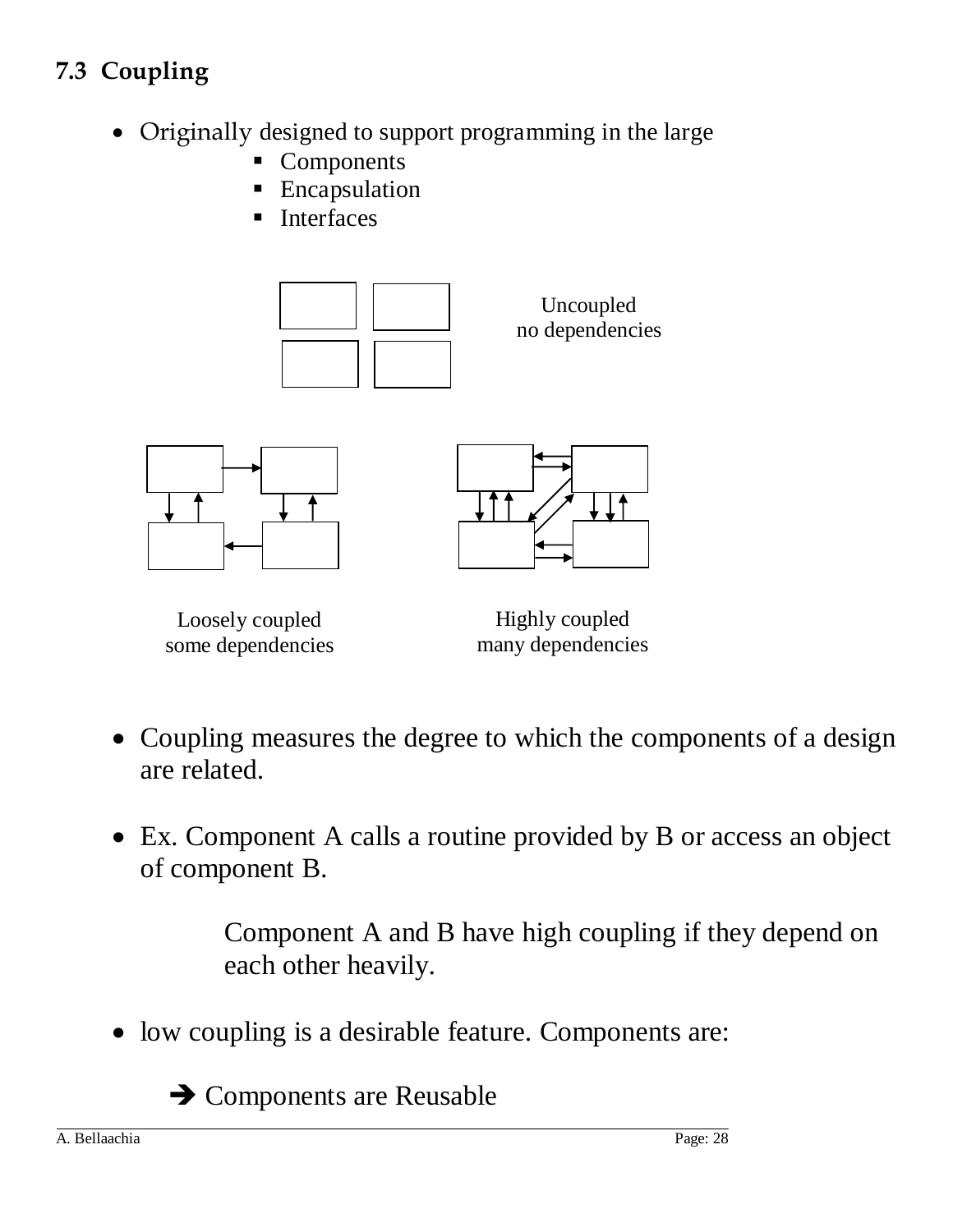$\rightarrow$  Components are easily tested and modified  $\rightarrow$  Reduction of the maintenance cost

- There are five coupling levels:
	- 1. Data coupling  $\rightarrow$  GOOD
	- 2. Stamp coupling
	- 3. Control coupling
	- 4. Common coupling
	- 5. Content coupling  $\rightarrow$  BAD
- <span id="page-28-0"></span>**1. Content Coupling**
	- Two components are content-coupled if one directly references the contents of the other.
		- $\bullet$  Ex.
			- Component p modifies a statement of component q
			- Component p refers to local data of component q
			- Component p refers to a local label of component q

• Problems:

 $\triangleright$  Any change to q may require a change to p.

 $\triangleright$  It is impossible to reuse component p without reusing q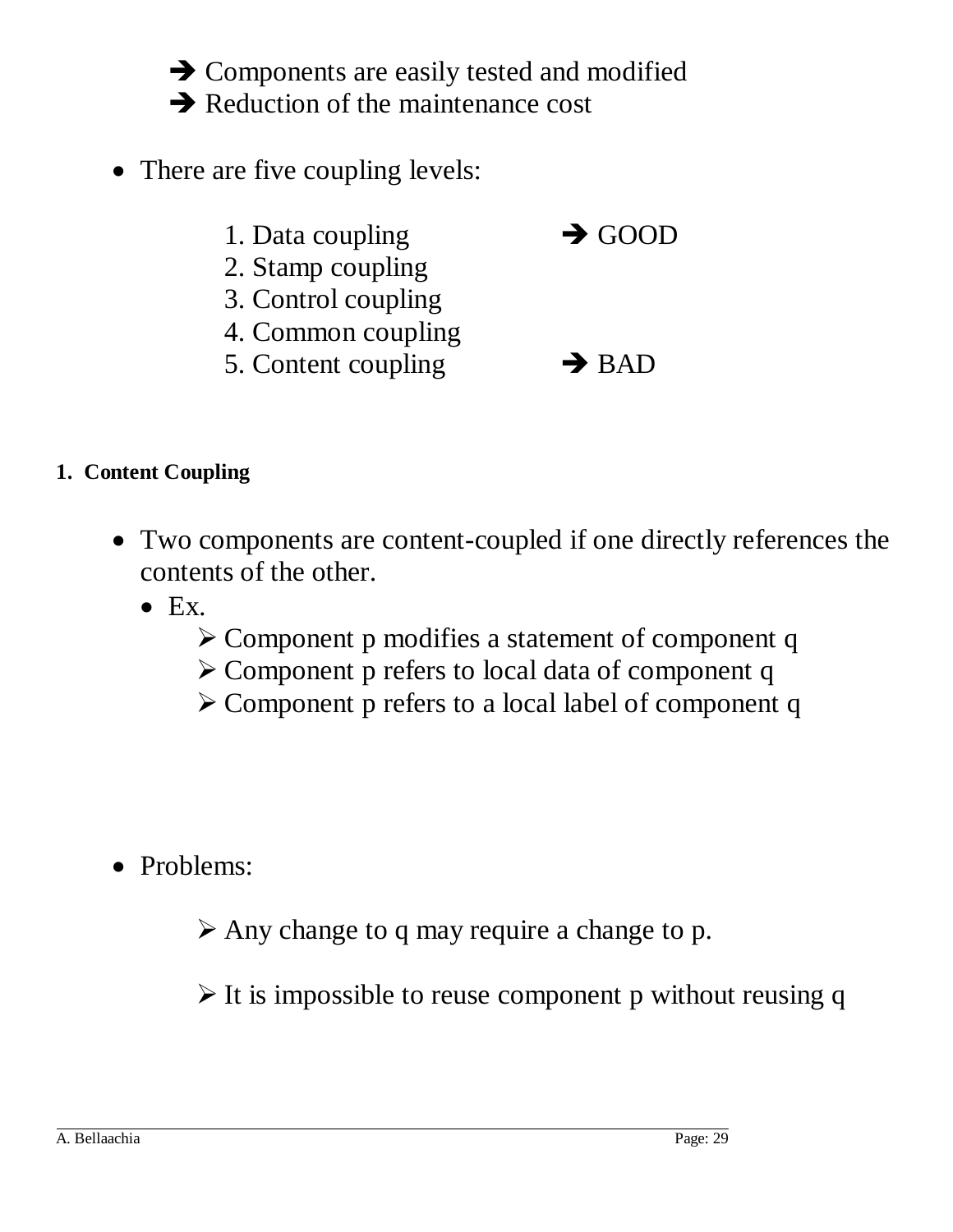- <span id="page-29-0"></span>• Two components are common-coupled if they both have access to the same global data.
- $\bullet$  Ex.



 Both component p and component q read and write a record of a database. Read-only is not a common coupling.

• Problems:

 $\triangleright$  Unreadable code:

{

→

While(global\_variable==0)

if(local\_variable>val)

```
function_1();
```
else

function\_2();

}  $\rightarrow$  global\_variable may be changed by function\_1() or function 2().

 $\rightarrow$  Modification of the declaration of the

global\_variable may yield a modification of every component that accesses the global variable.

 $\triangleright$  Common-coupled are not reusable

 $\rightarrow$  They depend on components where global variables are declared.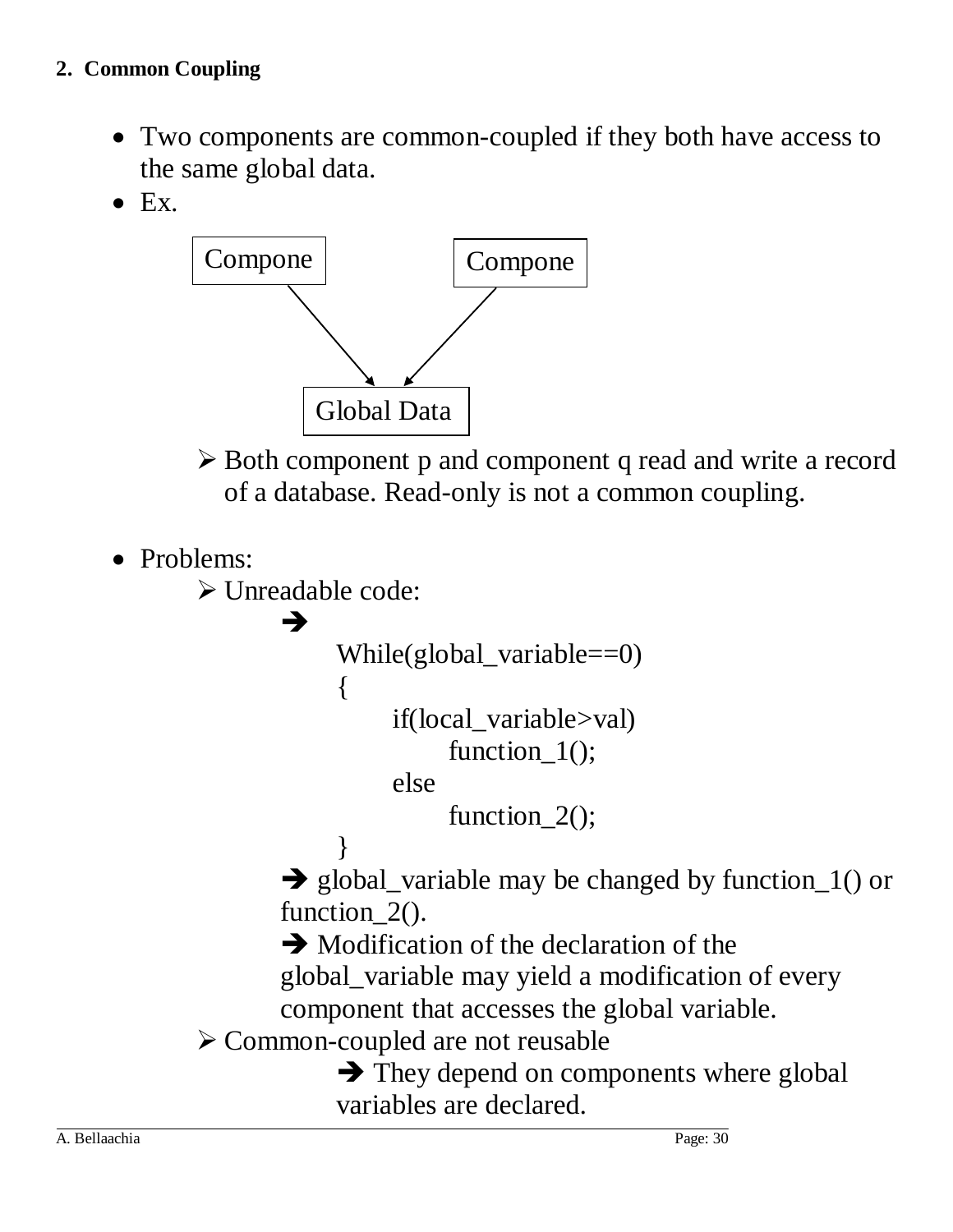#### <span id="page-30-0"></span>**3. Control Coupling**

- Two components are control-coupled if one passes an element of control to the other component; one component explicitly the logic of the other.
- $\bullet$  Ex.

If p calls q and q passes back a flag to p that says, "I am unable to perform the requested action Ai, please write the message number 1020.

 $\rightarrow$  q informs p as what to do  $\rightarrow$  Control-coupling

#### <span id="page-30-1"></span>**4. Stamp Coupling**

- Two components are stamp-coupled if a whole data structure is passed as an argument but the called component operates on only some of the individual components of that data structure.
- Problems:

 Data access cannot be controlled: More data is passed than needed.

• Optimization:

 $\triangleright$  Passing different variables  $\rightarrow$  slower  $\triangleright$  Passing one single record  $\rightarrow$  faster

Knuth's first law: Don't!!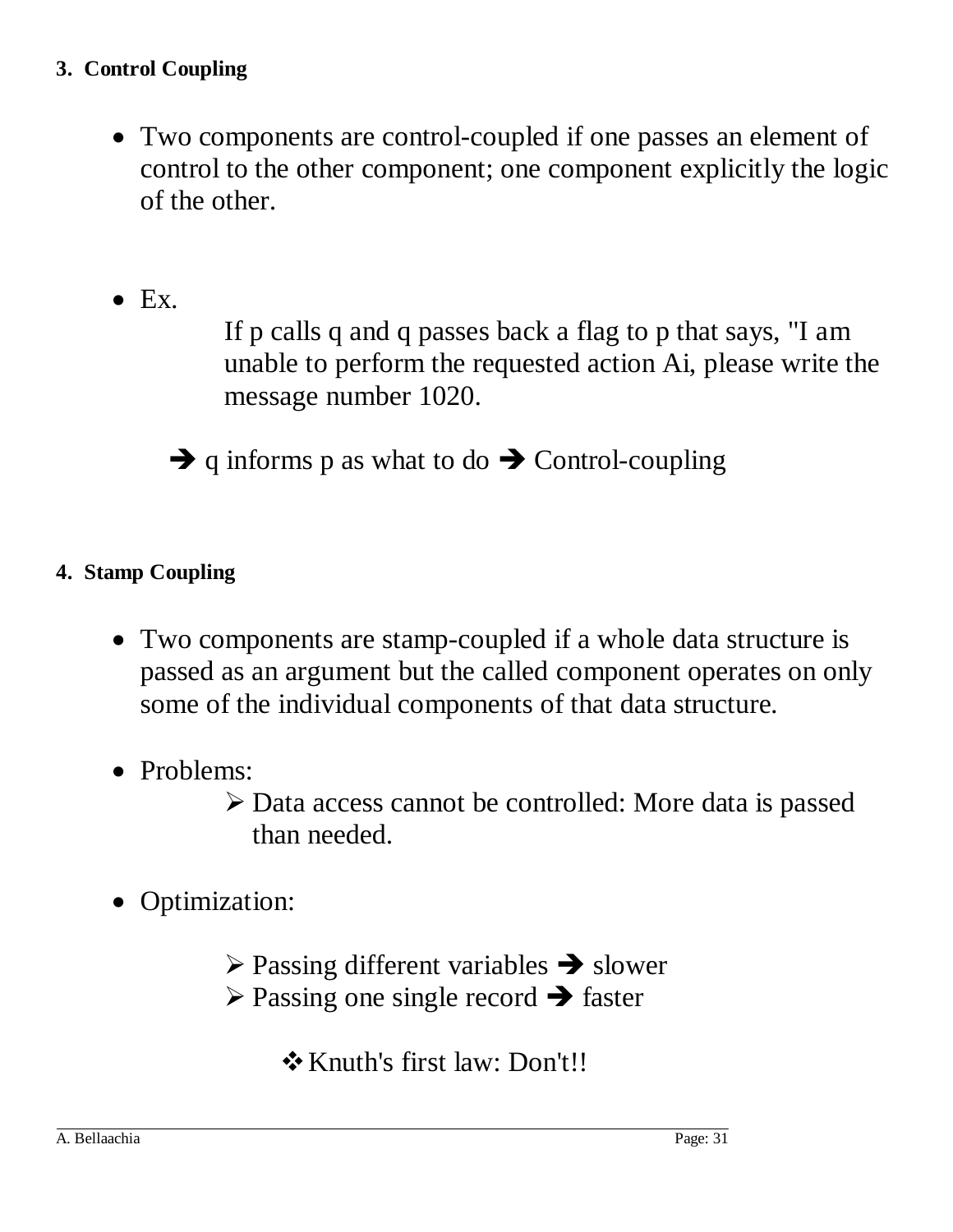# $\triangleright$  Required optimization  $\rightarrow$  Leave it to the experts

Knuth's second law: Not yet!!

#### <span id="page-31-0"></span>**5. Data Coupling**

- Two components are data-coupled if all arguments are homogeneous data items.
- It is a desirable goal.
- Data-coupled components are easier to maintain.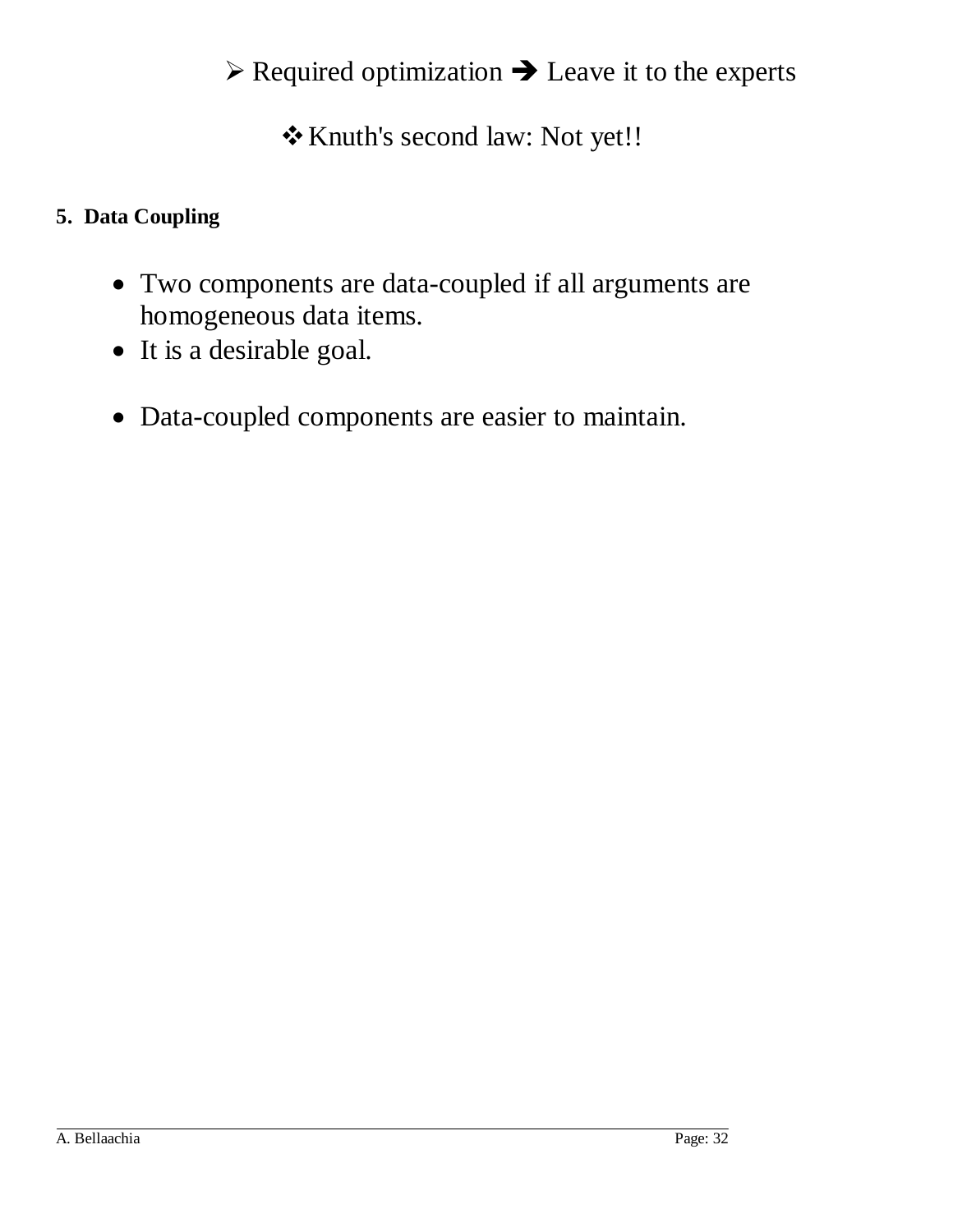### <span id="page-32-0"></span>**8. Formal Definitions**

- A software system can be modeled as a graph. Each node (Fi) in the graph corresponds to a method (function or procedure) call of a component and each edge corresponds to an interaction (dependency) between methods in the system:
- Cohesion:
	- o The cohesion of a component is the extent to which its individual methods are needed to perform some tasks. Cohesion of a component is defined in terms of the ratio of internal relationships to the total number of relationships. The cohesion of a component mi is:

 $CH(mi) = Ri/(Ri+Re)$ 

Where Ri is the number of internal links and Re is the number of external links.

 $C<sub>1</sub>$ 



### o Example: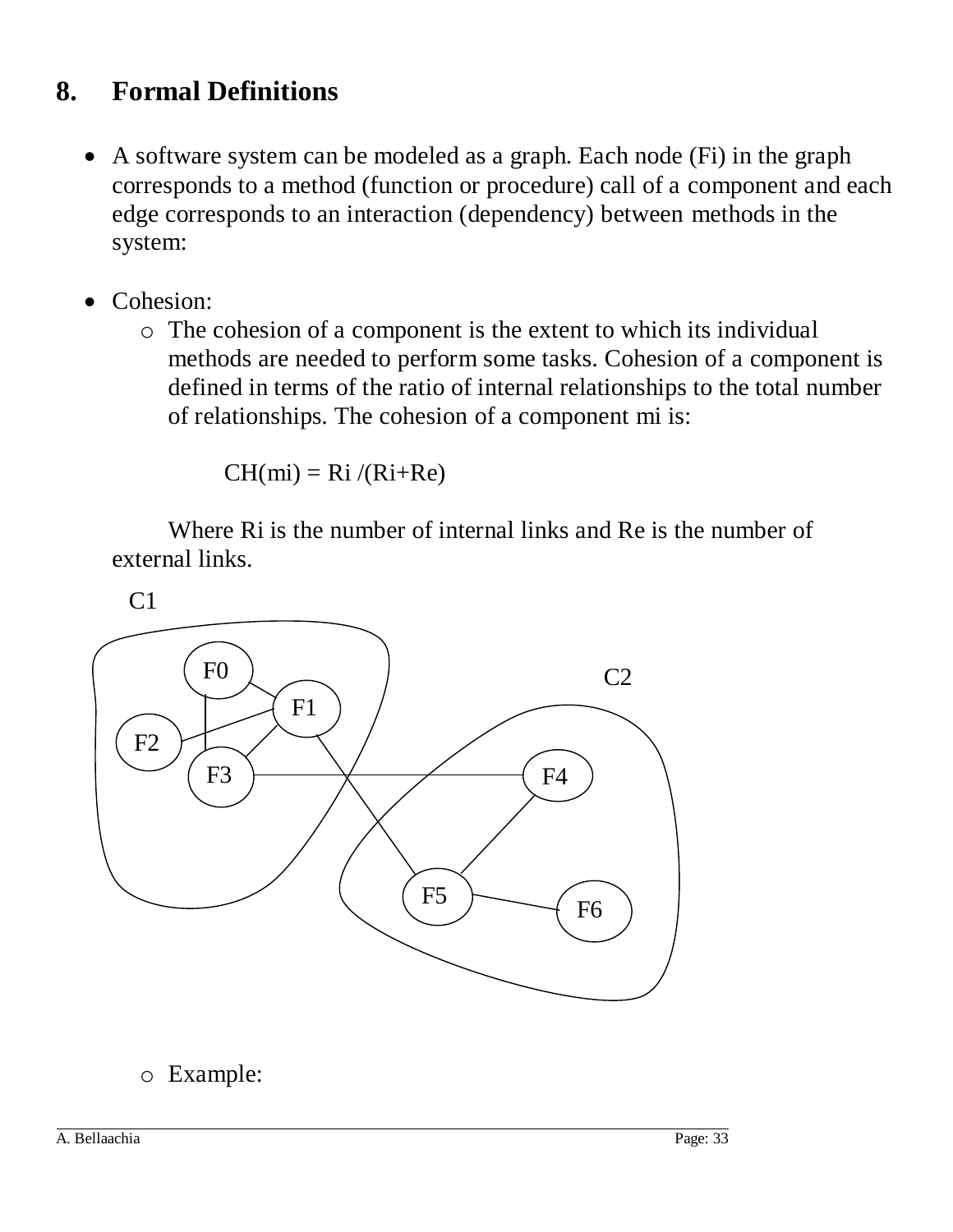The cohesion of C1 and C2 in Figure 1 are:

 $CH(C1) = 2/3$  $CH(C2) = 1/2$ 

o The cohesion of a software system is the average cohesion of all its n components:

 $CH = (1/n) * \sum CH(Ci)$  for all Ci of the system.

o Example: The cohesion of the system in Figure 1 is:

 $CH = 7/12$ 

- Coupling
	- o The coupling of a component is the ratio of the number of external links to the total number of links:

 $CP(Ci) = Re/(Ri+Re)$ 

o The coupling of a system is the average coupling of all its n components:

 $CP = (1/n)^* \sum CP(Ci)$  for all mi of the system.